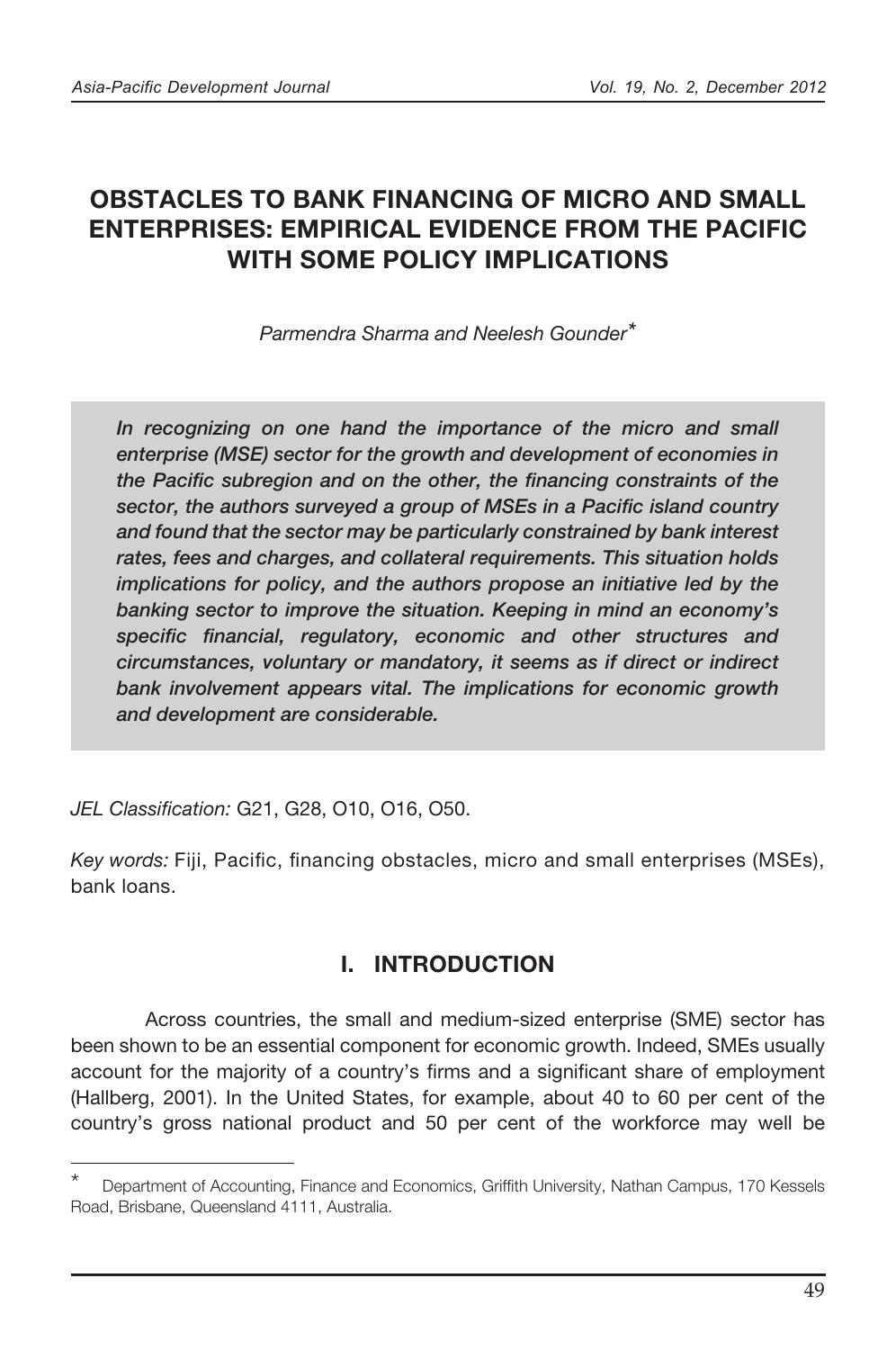sustained by the SME sector (Neubauer and Lank, 1998). Similarly, across 76 other developed and developing economies, SMEs may account for close to 60 per cent of manufacturing employment; in some cases, the ratios are equivalent to the entire workforce (Ayyagari, Beck and Demirgüç-Kunt, 2007). The case for an important SME-economic activity link is documented and argued in numerous other studies (e.g. Havas, 2002; Klapper, Luc and Raghuram, 2006). In essence, the SME sector has come to be regarded as the "engine of economic development" (Beck and Demirgüç-Kunt, 2006).

 On the other hand, across countries, the SME sector appears to be considerably capital constrained as well; not only do SMEs face higher financing obstacles compared with larger firms, the effect of such constraints appears stronger compared with larger firms (e.g. Beck, Demirgüç-Kunt and Maksimovic, 2005; Beck and others, 2006). In view of their economic significance on one hand and perceived/documented financing constraints on the other, a spate of research has naturally attempted to examine and better understand the nature and extent of such constraints from both the demand and supply perspectives.

While studies on the financing constraints of SMEs have spanned many countries and regions, little systematically documented literature appears available on the subject in the case of the Pacific island economies, a socioeconomically disadvantaged subregion, vulnerable, small island developing States (SIDS) and least developed countries in dire need of economic activity and growth;<sup>1</sup> the Pacific island economies tend to be excluded even from otherwise extensive cross-country studies, such as one by Beck and others (2006), which covers as many as 80 developed and developing countries around the world. Furthermore, economies that fit the foregoing description are likely to have relatively small SME sectors (Snodgrass and Biggs, 1996; Cull and others, 2006). For such economies then, while understanding and addressing the financing constraints of SMEs would indeed be useful, apparently, it would be equally useful to better understand the reasons for the smaller SME sector itself.

Intuitively, it would be financing constraints that in the first place prevent micro and smaller enterprises (MSEs) from expanding and growing into SMEs; as detailed below (section II ), in this study, MSEs include registered, licensed, formal enterprises only. Indeed, as Evans and Boyan (1989) point out, lack of access to credit services is

<sup>&</sup>lt;sup>1</sup> Pacific countries have historically received sizeable amounts of aid from the international community, including the Asian Development Bank and the World Bank and countries such as Australia and France, leading to the argument for that there is little urgency in domestically driven economic activity; however, on the other hand, there is also visible evidence of efforts to improve local living standards via many government-driven reforms and policies.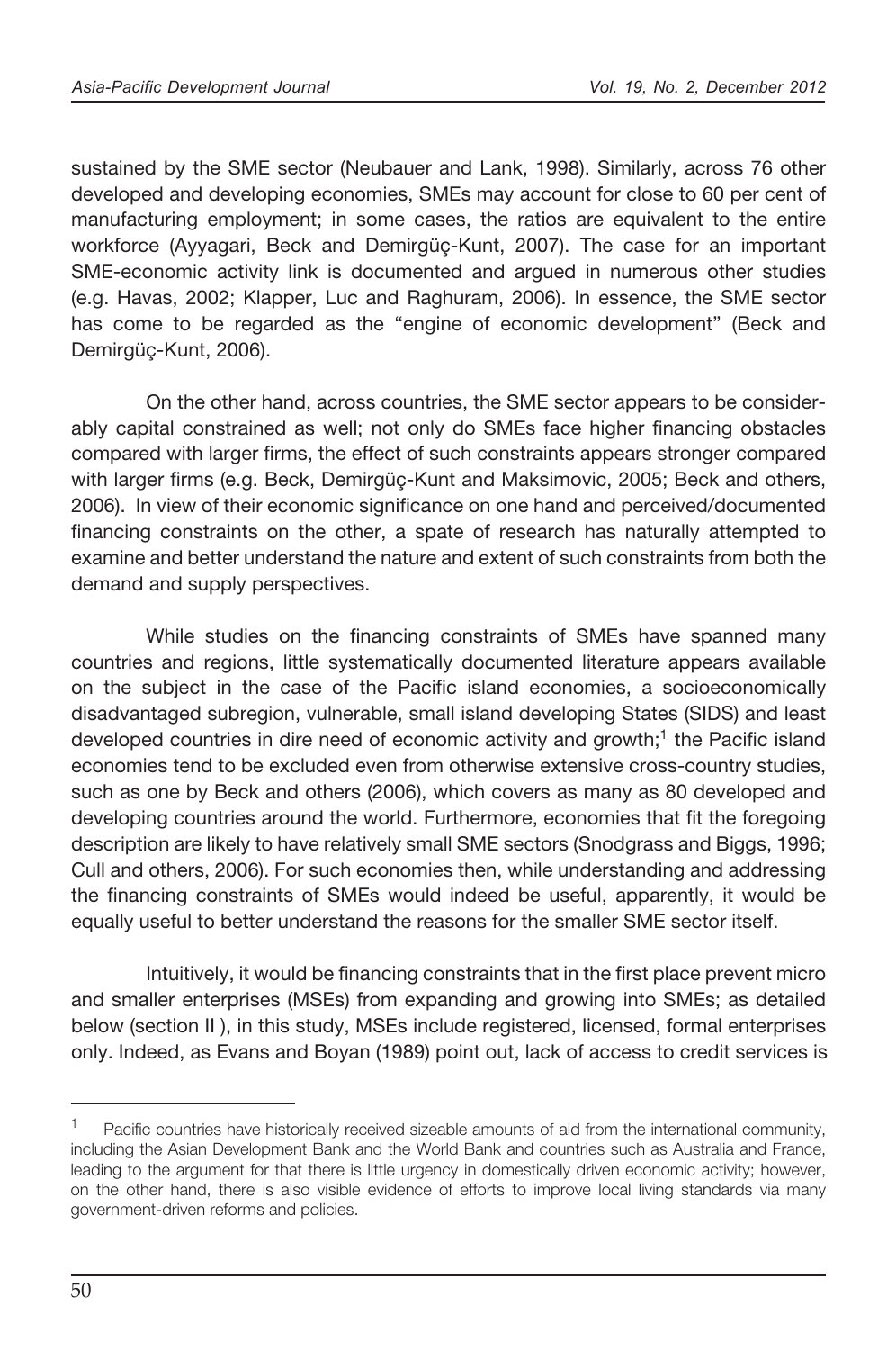likely to be an important impediment for starting up a microenterprise and for sustained growth. Accordingly, in the case of economies such as those in the Pacific, in addressing the problems of the SME sector, it appears imperative to also obtain an in-depth understanding of the problems of the MSE sector, which is precisely the purpose of the present study.

This study uses Fiji as a Pacific case study. A number of authors have used Fiji as a representative of the region (e.g. Sharma and Nguyen, 2010; Sharma and Gounder, 2011); among other reasons, Fiji affords expediency in data collection and availability, and the presence of official definitions of enterprise size tends to make Fiji a practical choice in Pacific regional studies. Moreover, Fiji is the second largest country in the subregion in terms of population, and it has a relatively more advanced economic and financial structure. Conceivably, the experience of MSEs elsewhere in the subregion is not likely to be better than Fiji's. In the light of the findings that formal external financing options for firms in Fiji may be extremely limited to bank finance, which in turn appears to be relatively inaccessible (Sharma and Brimble, 2012), this study attempts to understand the following regarding the operation and growth of MSEs in Fiji: (a) the importance of bank finance; and (b) the drivers and obstacles to bank finance. Thus, this study provides a *demand-side* view of financing constraints to the MSE-SME transition; a *supply-side* view has recently been examined by Sharma and Gounder (2011), showing that the main suppliers – banks – may not in fact have a major problem providing the business sector in Fiji with credit.

In addition to filling the above-mentioned void in the literature, our study makes other important contributions. By using survey data on an enterprise's perceived as well as actual financing constraints, we avoid having to imperfectly infer financing constraints from secondary data as some studies have attempted, including those by Fazzari, Hubbard and Petersen (1988) and Kaplan and Zingales (1997). Thus, we are able to assess more accurately the financing constraints of MSEs in Fiji. Moreover, since our survey includes both non-borrowing as well as borrowing enterprises, we are able to evaluate perceptions against actual experiences.

 Contrary to the claims of the "pecking order" theory (e.g. Myers, 1984; Holmes and Kent, 1991), our analysis shows that MSEs in Fiji do have a preference for bank finance. At least 50 per cent of the surveyed enterprises had a bank loan and for every single enterprise surveyed, both borrowing and non-borrowing, young and old, bank finance was considered to be a very important source for operation and growth, second only to founders' own capital. For MSEs of any age, preference is not necessarily confined to insider finance. However, costs and certain terms and conditions of borrowing keep these enterprises away from banks; those with current credit contracts may have no other option.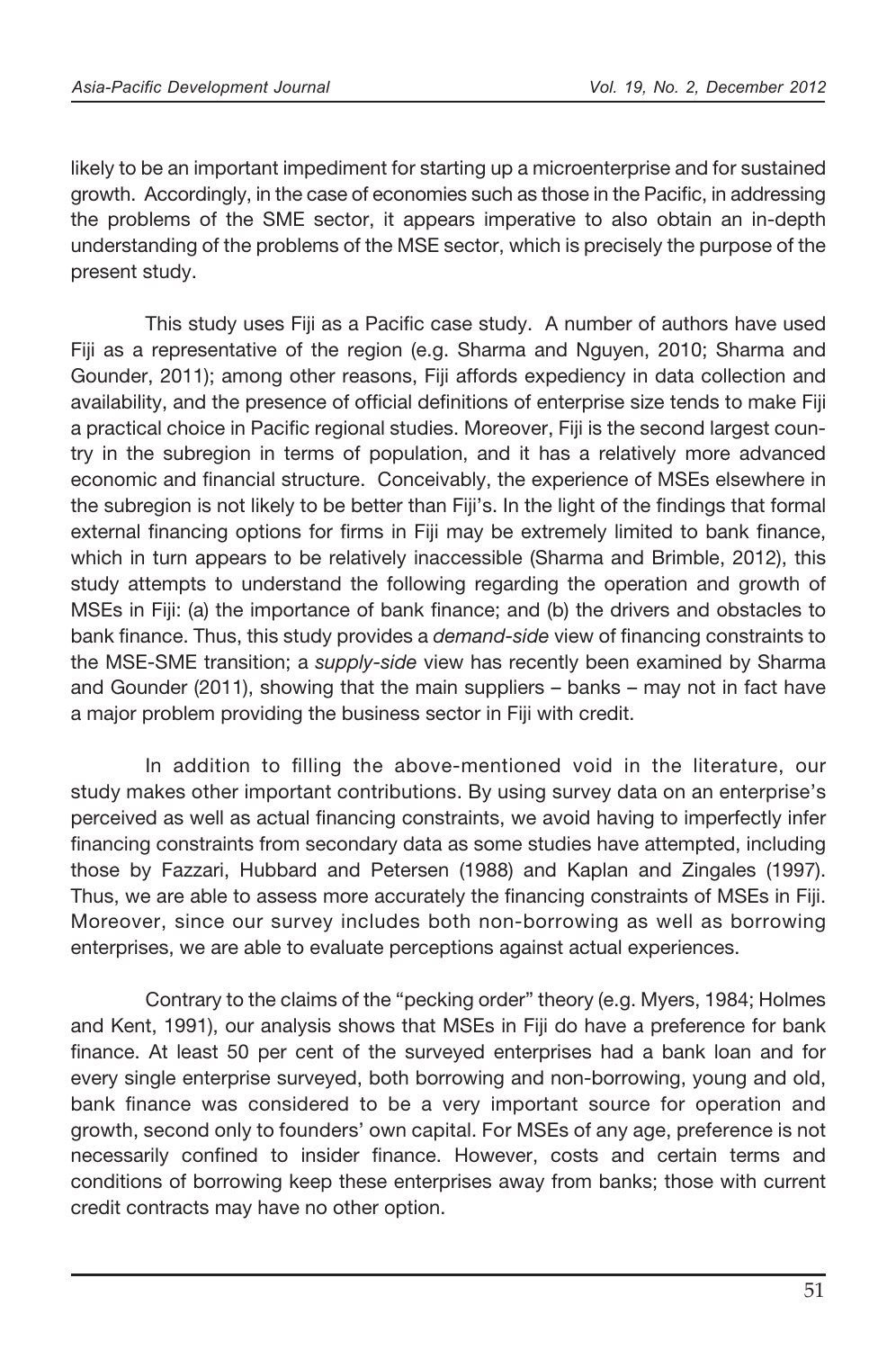The rest of the paper is organized as follows: section II reviews the extant literature on definitions, significance and financing constraints relating to the MSE-SME transition; section III provides a discussion of the MSE sector in Fiji and the Pacific; section IV discusses the survey; section V presents the results; and section VI contains policy implications and concludes the study.

## II. FINANCING THE MSE-SME TRANSITION

### Definitions and significance of the study

A micro/small enterprise is commonly defined as one with up to five (or six) employees (Snodgrass and Biggs, 1996; Cull and others, 2006). Often also, these may include unregistered and informal enterprises, $<sup>2</sup>$  but in this study a micro/small</sup> enterprise is defined as a registered, licensed, formal business, capable of running a self-funded operation and qualified to obtain a commercial bank loan. Our definition does not include those whose founders or prospective entrepreneurs have little or no resources to invest in the establishment and operation of the business or those not eligible for a bank loan. An SME, on the other hand, could be an enterprise with up to 250 employees – a definition used in 54 of the 76 developed and developing countries studied by Ayyagari, Beck and Demirgüç-Kunt (2007),<sup>3</sup> or one with annual sales between \$200,000 and \$4 million (small; average midpoint, \$2 million) and \$2 to \$16 million (medium; average midpoint,  $$9$  million) – a definition used commonly by banks across 45 developed and developing countries (Beck, Demirgüç-Kunt and Peria, 2008). Aside from this definition, SMEs are generally regarded as formal enterprises.

While the debate on causality remains unresolved, a large body of literature shows that SMEs matter for a country's economic growth and development; proponents and policymakers are so convinced of this that the sector is widely regarded as the "engine of economic growth and development".4 The proponents of the SME-economic growth argue that (a) SMEs enhance competition and entrepreneurship; (b) SMEs are more productive than large firms; and (c) SME expansion boosts employment more than the growth of large firms. On the other hand, numerous studies also have found the sector to be considerably capital constrained, to the extent that inadequate financial resources may well be a primary cause of failure (Van Auken and Neeley, 1996; Coleman, 2000).

<sup>&</sup>lt;sup>2</sup> For more detail, see www.microenterpriseworks.org.

<sup>3</sup> According to this study, the cut-off could actually range from 200 to 300 in some cases; for most, 250 is the cut-off. For example, in African countries, the cut-off is 200 and in Japan it is 300.

<sup>&</sup>lt;sup>4</sup> See Beck and Demirgüç-Kunt (2005) and references therein for a review of different views.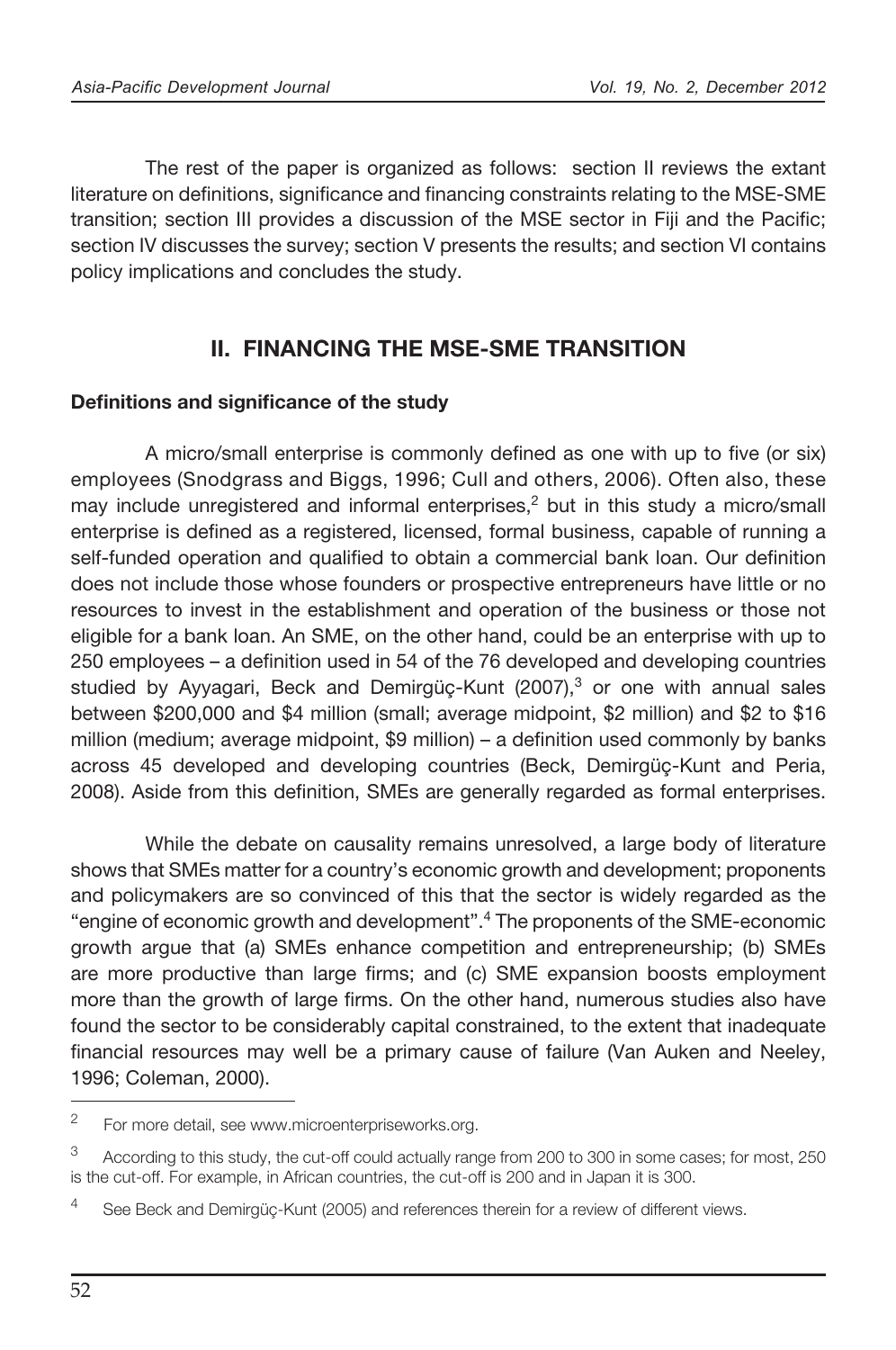While accepting its economic significance on one hand and appreciating its generic financing constraints on the other, Governments around the world have assumed the responsibility of providing and facilitating financial assistance to the SME sector. A common strategy has been the partial credit guarantee (PCG) scheme. Designed to expand lending to SMEs, a PCG is essentially a risk transfer and diversification mechanism for lowering the risk to the lender by substituting part of the counterparty risk by the issuer, which guarantees repayment of part of the loan in case of a default (Beck and others, 2010). Multilateral organizations such as the World Bank strongly support government efforts to assist local SME sectors. The Bank itself allocates billions of dollars to support SME programmes worldwide; more than \$10 billion over the period 1998-2002 and \$1.3 billion in 2003 alone have been allocated (World Bank, 2002; 2004). The Bank is also actively involved in assisting Governments design strategies for alleviating financing constraints of SMEs.

 In the light of the foregoing it would appear that, for economic growth and development, a reasonably large and vibrant SME sector would be highly desirable, especially for underprivileged economies such as those in the Pacific, which characteristically appear to have smaller and less vibrant SME sectors. Size and vibrancy in turn require, inter alia, that start-up, micro and smaller firms are able to "transit" to the next stage – into SMEs; however, financing constraints may yet again prove to be a major obstacle.

### Growth stages, constraints and transitions

 Despite some criticisms, life cycle or stage models offer a valuable framework for systematically understanding the lifespan of a business enterprise (e.g. Galbraith, 1982; Kazanjian, 1988). (For comprehensive reviews of stage models, including criticisms, see McMahon (2010) and Davidsson, Achtenhagen and Naldi (2005)). An oft-cited growth model in the literature is one proposed by Greiner (1972), who claims that firms pass through five distinct and distinguishable phases of development. The Hanks and others (1993) model has also received a lot of attention in the literature. Based on a comprehensive review of previous major models, including the Greiner model, Hanks and others (1993) propose four stages: (a) start-up – young, small enterprises with simple organizational structures; (b) expansion – slightly older and larger enterprises with more complex organizational structures; (c) maturity – larger enterprises than in the previous stage with more complex structures; and (d) diversification – the highest level of entrepreneurship.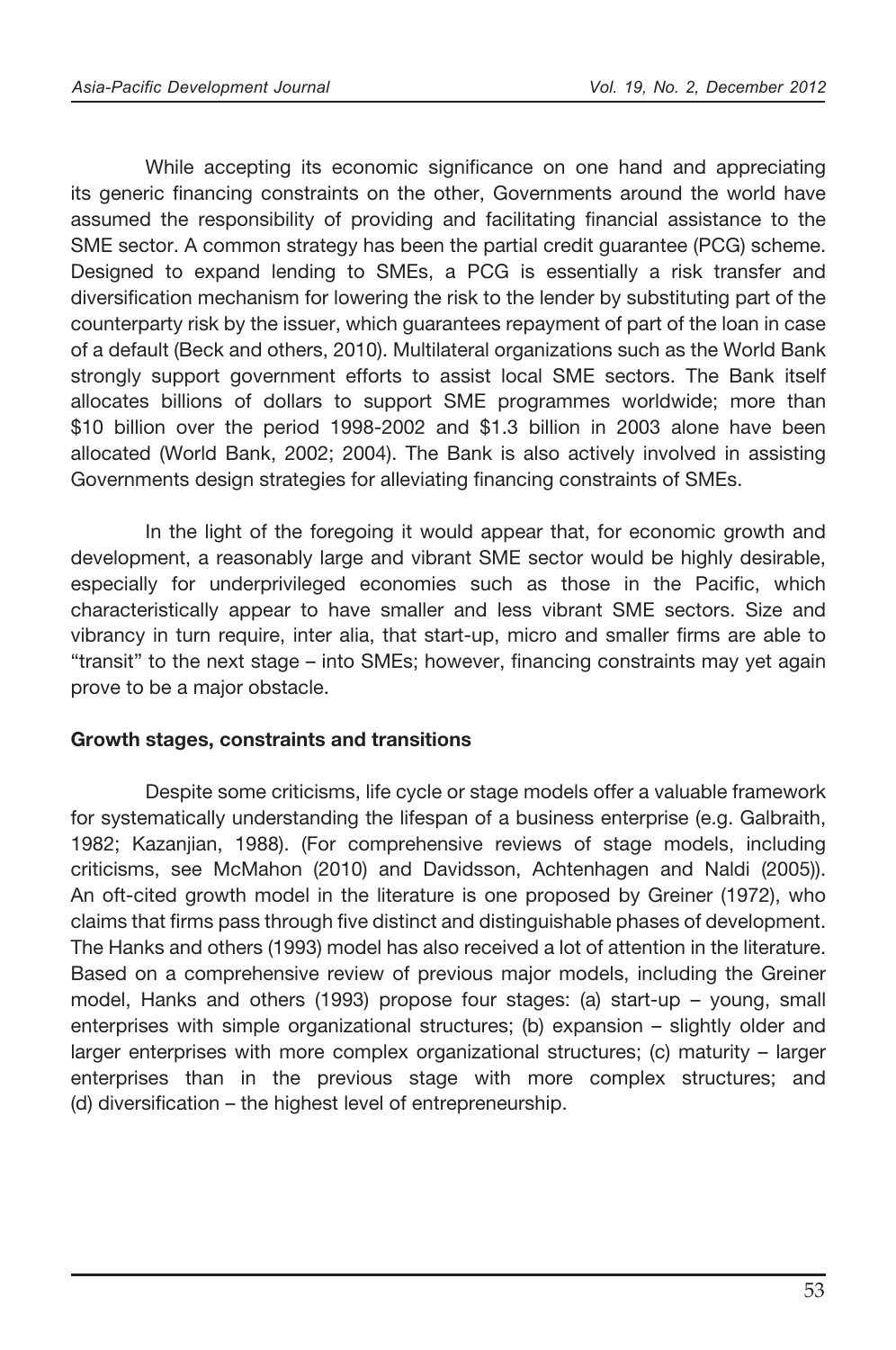Essentially, stage models commonly propose that enterprises "transit" gradually from one stage to another such that most, if not all, firms do start small. However, the models also claim that the transitional process can often be highly  $challenging - firms experience typical problems of a particular stage of growth; those$ able to resolve the problems are usually able to transit to the next stage, but others may be forced to exit the business environment altogether or remain ever small. This phenomenon appears well articulated by Berger and Udell (1998), a financial growth model to which the literature frequently refers. The authors propose a three-stage firm growth model: very small; medium-sized and large firms (figure 1).

As figure 1 illustrates, according to this model, the transition from the very small to the large firm stage is determined largely by access to "confined" sources of finance. For example, in the case of a very small firm, survival and transit to the medium-sized stage would be determined importantly by the availability and the firm's accessibility to insider finance (founder capital, trade credit, etc.) and so-called angel finance. Thus, in the absence of "angels", a very small firm can rely only on insider finance; the model predicts that at this stage, external debt, such as a bank loan, is highly unlikely due mainly to the firm's size, age and operational opacity.



### Figure 1. Financial growth cycle

*Source:* Model adapted from Berger and Udell (1988).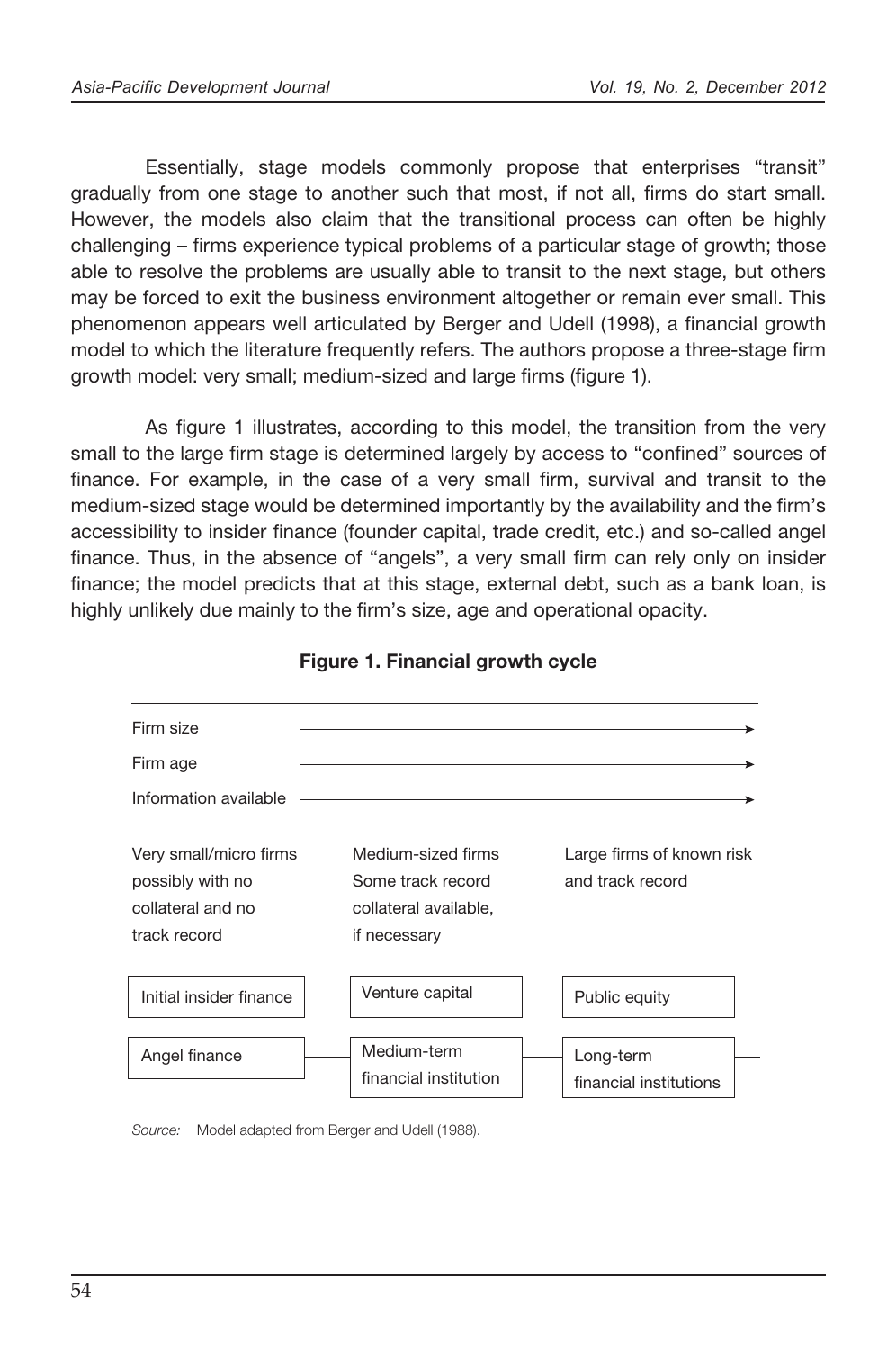### Firm characteristics vis-à-vis financing constraints

The claim of Berger and Udell (1998) that size and age limit a firm's access to finance has been contested by other researchers. Gregory and others (2005), for example, find that size may be merely an indicator in decisions relating to selecting between insider financing and longer-term debt/public equity (LTD/PE), and may not even predict the use of venture capital/medium-term debt (VC/MTD) versus LTD/PE. The authors also show that younger, not older firms, contrary to the proposal of Berger and Udell (1998), are more likely to use PE/LTD than VC/MTD; the paradox can be explained perhaps by the lack of adequate growth in older firms. Birch and others (1999) agree that it is the younger growth firms that may be able to secure the more attractive financing forms. Unlike the case of their larger counterparts, financing for smaller enterprises is anything but standardized; funding sources for small enterprises may range from internal injections to debt financing. Gregory and others (2005) contend that, since small enterprises may be characteristically different, predicting financing sources based on firm characteristics may not be very useful. Essentially, the study by Gregory and others (2005) demonstrates that enterprise growth cycles cannot be collapsed into a universal model; indeed Berger and Udell (1998) admit that their model may not fit all types of small businesses.

### Financing constraints and the MSE-SME transition

Notwithstanding the debate on firm characteristics vis-à-vis financing constraints, the MSE-SME transition is likely to be importantly constrained by the lack of access to external finance (Beck, Demirgüç-Kunt and others 2005; Beck and others, 2006). In a worldwide survey of 80 countries and 10,000 executives, Schiffer and Weder (2001) showed that smaller firms reported higher levels of growth obstacles compared with medium or larger firms. A 2002-2003 World Bank survey confirms that large firms generally have greater access to bank credit compared with smaller firms, which are compelled to depend largely on internal funds and retained earnings for survival and growth.<sup>5</sup> Arguably, a number of factors, including "relationship lending", based primarily on "soft" information gathered via extensive laborious and costly processes to mitigate opacity problems, perceived diseconomies of scale and lower profitability opportunities might discourage banks from lending to smaller firms (e.g. Beck, Demirgüç-Kunt and Peria, 2008).

The survey also shows that the level of access to external finance may differ across countries – the share of small firms with no external finance ranged from 19 to

<sup>5</sup> See http://research.worldbank.org/ics/jsp/index.jsp. The survey included 38 developing countries across Europe, Asia, Africa and Latin America.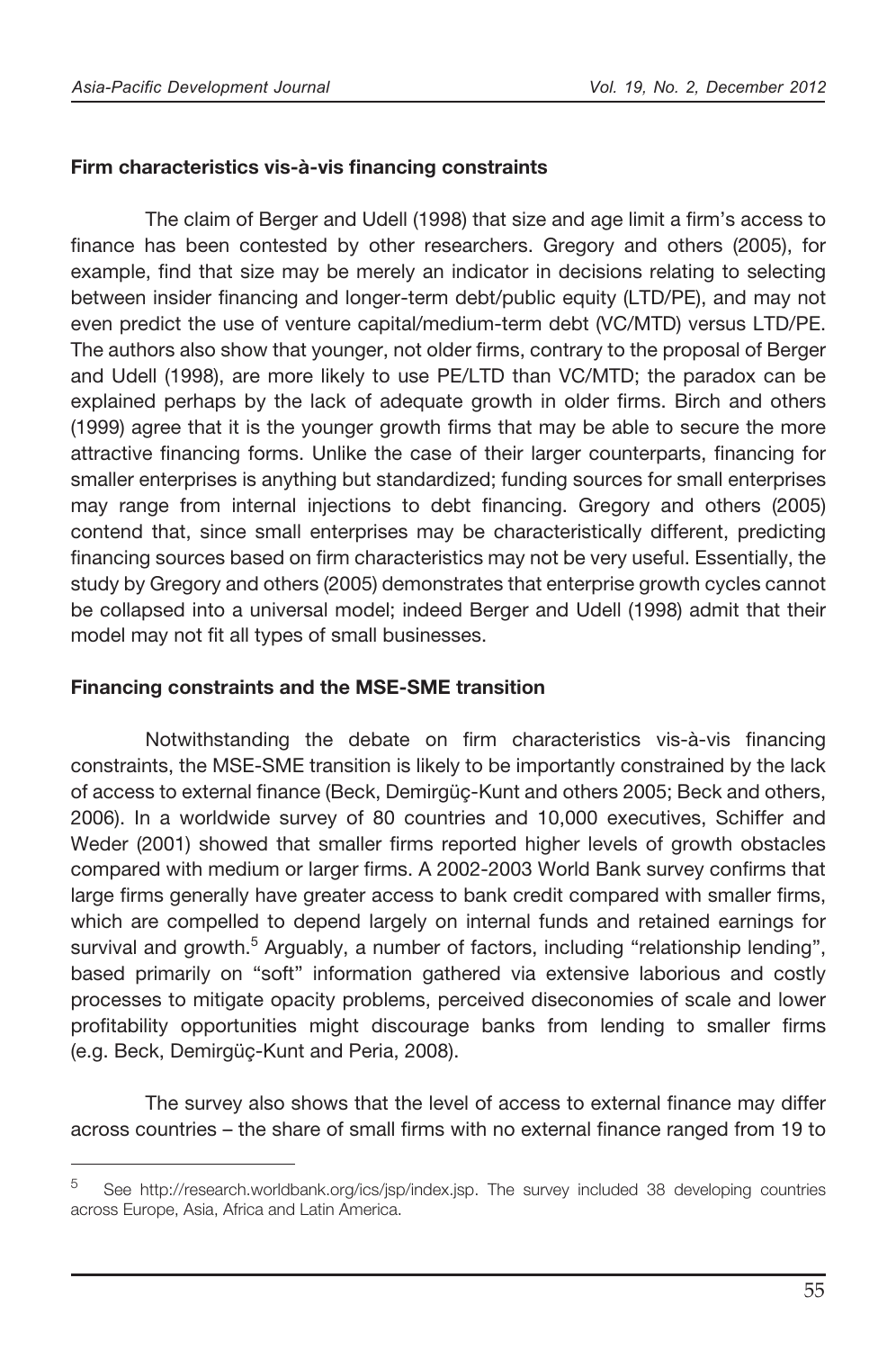73 per cent. Similarly, Beck and others (2006) found, in a study spanning 80 countries and 10,000 firms, that there was a 39 per cent probability that a small firm would rate financing as a major obstacle (as opposed to minor, moderate, or no obstacle) compared with 38 per cent for medium and 29 per cent for large firms. Further, compared with large firms, small firms finance, on average, 13 percentage points less of their investments with external finance

 More recently, Beck, Klapper and Mendozae (2010) noted that, while domestic credit to the private sector has generally been increasing in most developing countries, anecdotal and statistical evidence suggest that smaller enterprises continue to be largely left out. The higher financing obstacles reported by smaller firms across developing and developed economies is consistent with both anecdotal evidence as well as the theory's predictions. Smaller firms typically need smaller loans, but greater opacity and collateral problems usually translate into higher risk premiums. Consequently, smaller firms grow much more slowly, if at all (Beck, Demirgüç-Kunt and Maksimovic, 2005).

While these studies confirm that smaller firms may have more difficulties in accessing external finance, they do not per se show nor suggest that smaller firms are completely deprived of external finance. In this respect, a large number of studies have also attempted to examine and understand the reasons for the lower degree of access to external finance by smaller firms. Our study explores the financing situation of MSEs in the Pacific, a sector and subregion largely ignored in the literature to date; even wide cross-country studies appear to have missed out on these economies. The study examines, from a demand perspective, the drivers and obstacles to *bank* finance - the overwhelmingly dominant form of external financing option for enterprises in Fiji.

## III. THE CONTEXT OF THE STUDY: MICRO AND SMALL ENTERPRISES IN THE PACIFIC

According to the classification of the Secretariat for the Pacific Community, the Pacific subregion comprises, among others, Cook Islands, Fiji, Guam, Kiribati, Marshall Islands, Federated States of Micronesia, Nauru, Niue, Palau, Papua New Guinea, Samoa, Solomon Islands, Timor-Leste, Tonga, Tuvalu and Vanuatu.<sup>6</sup> According to ESCAP, these economies also fall into a group of "countries with special needs"; more specifically, they are categorized as small island developing States (SIDS); some,

 $6$  For a full list of countries and territories in the region, see www.spc.int/en/about-spc/members.html and table A.1 in the annex.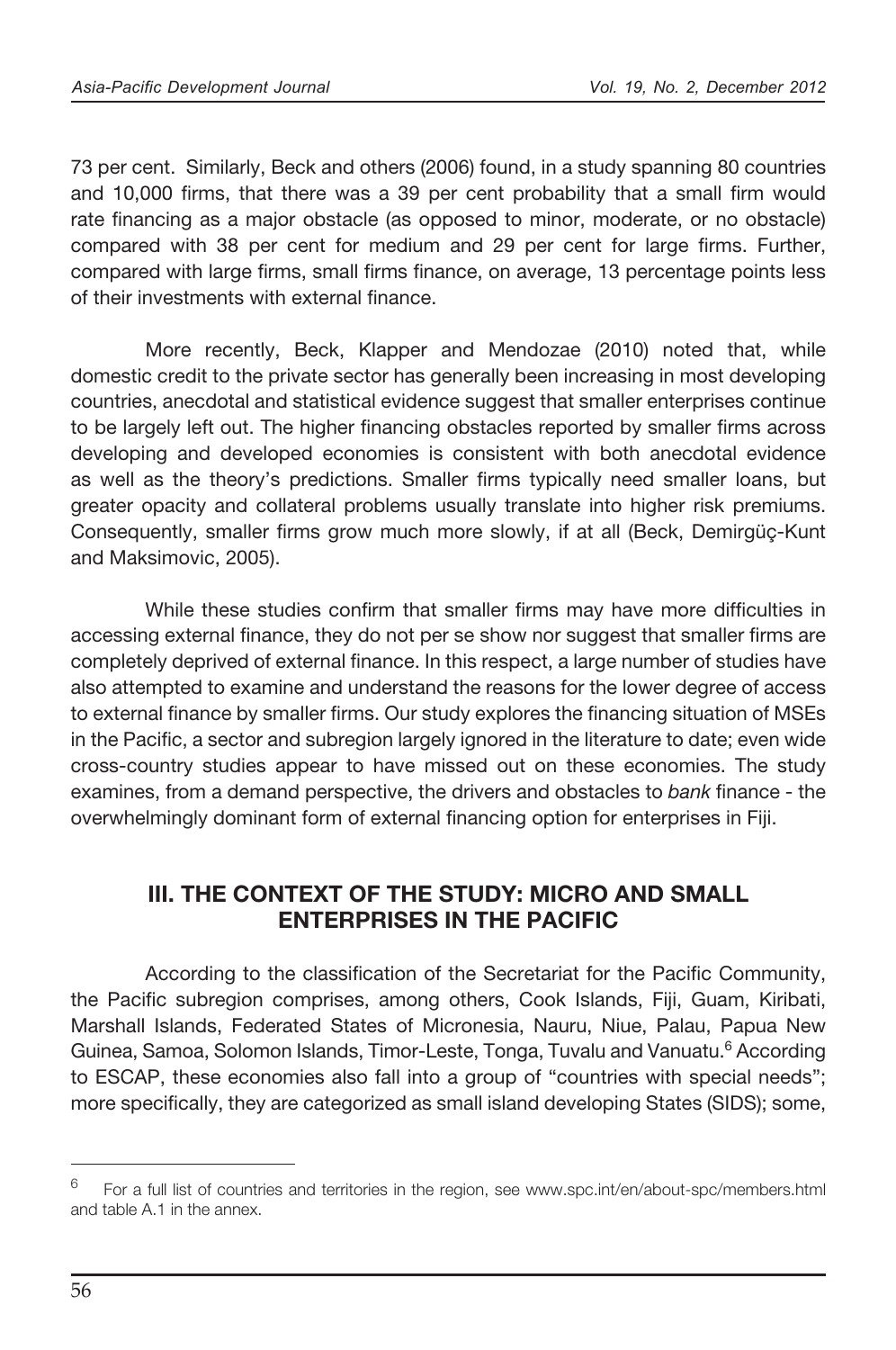including Kiribati, Samoa, Solomon Islands, Timor-Leste, Tuvalu and Vanuatu, are also classified as least developed countries. $<sup>7</sup>$ </sup>

 A small island developing State is typically an economy with a narrow resource base; small markets; heavy reliance on a few external and remote markets; high costs of energy, infrastructure, transportation, communication and servicing; little resilience to natural disasters; fragile natural environments; and limited opportunities for the private sector.<sup>8</sup> Similarly, a least developed country is an economy characterized typically by extreme poverty, structural economic weaknesses, lack of capacity to grow, acute susceptibility to external economic shocks and natural and man-made disasters. Generally, these economies together are also classified by the World Bank as "lower middle income" economies; table A.1 in the annex provides more information on their characteristics.

Against this backdrop, across the Pacific, it would not be hard to imagine a private sector comprising numerous MSEs, few large companies and a small SME sector; essentially, a fairly different size distribution of firms compared with developed and larger developing economies – a point made also by Snodgrass and Biggs (1996). In Samoa, for example, apart from some State-owned enterprises and a few large private companies, enterprises are usually micro, small or medium-sized. MSEs remain small for relatively extended periods of time. Most enterprises that start small also tend to stay small, with only a few graduating to medium or large size (UNCTAD, 2001).<sup>9</sup> Moreover, MSEs are not only important for growth and development in the Pacific but across Asia as well. Despite a lack of official statistics, available data show that in some countries up to 93 per cent of establishments in the manufacturing sector operate with fewer than five workers.<sup>10</sup> In fact, in some cases, such as Kiribati, Samoa, Solomon Islands, Tonga and Vanuatu, a generally held perception that most, if not all, enterprises are small or medium-sized has resulted in no official classification of enterprises.

However, lack of access to finance for MSEs is likely to be a deeper problem in these economies, resulting, among other things, in a relatively small SME sector. Indeed, AusAID's *Pacific 2020* report highlights that "credit (in the Pacific) is difficult or

<sup>&</sup>lt;sup>7</sup> See www.unescap.org/pdd/about\_csns.asp.

<sup>8</sup> See www.unohrlls.org/en/ldc/25/.

<sup>&</sup>lt;sup>9</sup> It may be noted here that in the Pacific, considerations other than mainly profit maximization, such as social considerations, could be a reason for this, among others.

<sup>10</sup> For further details, see http://beta.adb.org/publications/key-indicators-asia-and-pacific-2009?ref= countries/cook-islands/publications.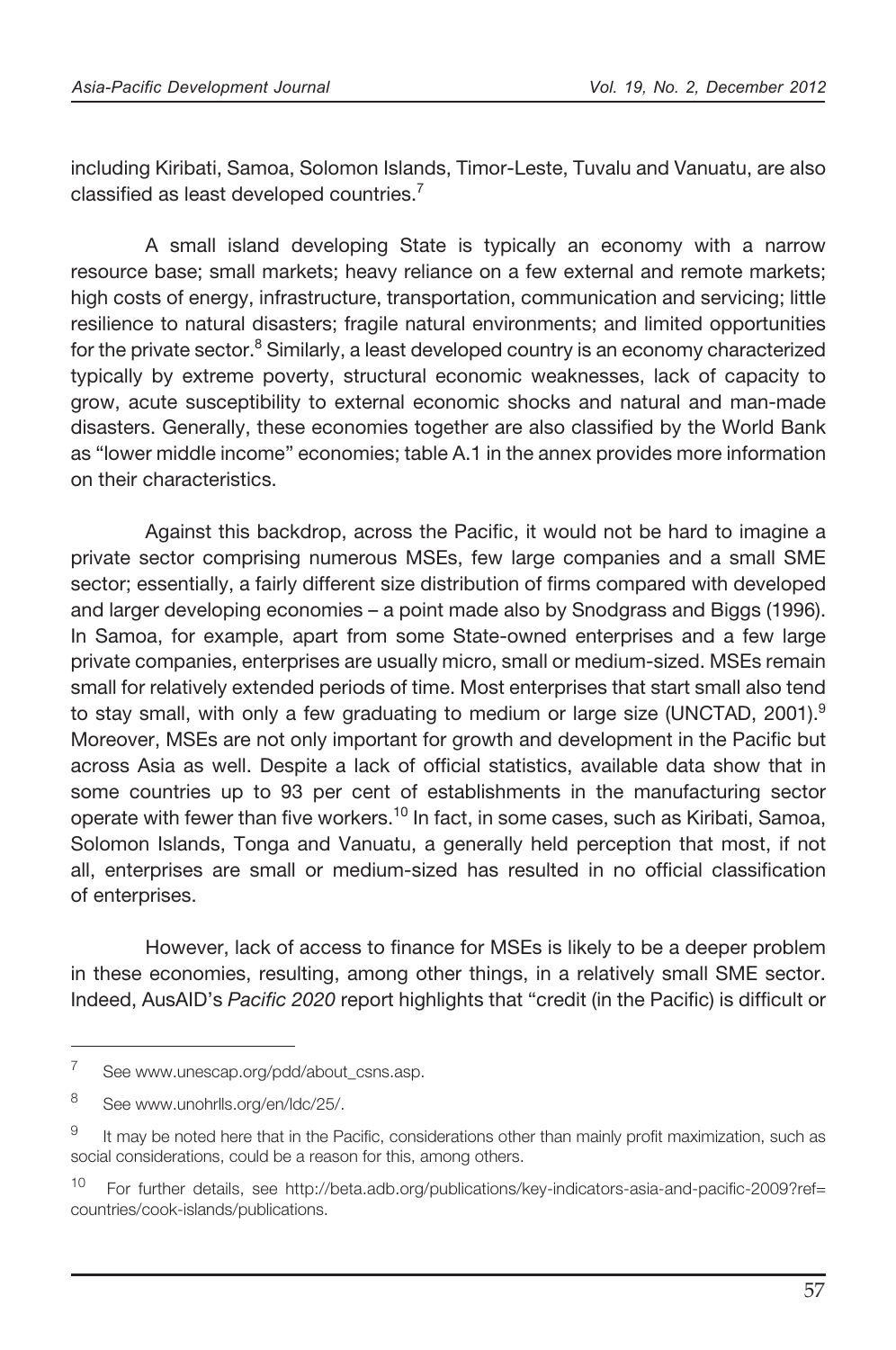impossible to obtain for all but the largest businesses" (AusAID, 2006). Credit appears to be available only at affordable cost conditional upon acceptable collateral; for start-up firms as well as existing businesses with a good track record, collateral requirements may severely limit access to credit, and can raise the cost of borrowing to unaffordable levels – possibly, the problems could be compounded by foreignbased criteria for credit assessments applied by the mostly foreign, mainly Australian, banks in the subregion. To understand the financing problems of MSEs in the Pacific, we use Fiji as a case study.

The official definition of a micro enterprise in Fiji is one adopted by the Reserve Bank of Fiji (RBF), and includes the following: a "microenterprise" is one with a turnover or total assets not exceeding 30,000 Fijian dollars (\$16,000 equivalent) and employs not more than five employees. Similarly, SMEs are defined as follows: (a) a "small enterprise" is one with a turnover or total assets between FJD 30,000 and FJD 100,000 (\$55,000) that employs between 6 and 20 employees; and (b) a "medium enterprise" as one with a turnover or total assets between FJD 100,000 and FJD 500,000 (\$272,000) that employs between 21 and 50 employees (RBF, 2009).

 Apparently, the scaling is much smaller in the case of Fiji and across the rest of the Pacific – a direct reflection of the size of the economies – small island States – attributes that make this study interesting and useful. While the microenterprise definition based on number of employees appears more or less consistent with the definition used elsewhere, that of an SME is very different; the 250 employee cut-off (Ayyagari, Beck and Demirgüç-Kunt, 2007) or the annual sales (Beck, Demirgüç-Kunt and Peria, 2008) definitions of an SME used in a number of other countries may well define a large enterprise in the case of Fiji.

Formal external finance for MSEs in Fiji is likely to be synonymous with bank finance (Knapman and others, 2001; Sharma and Nguyen, 2010; Sharma and Brimble, 2012). Further, it appears that financing the private sector may not generally be a major problem for banks (Sharma and Gounder, 2011). However, it also appears that banks may not be interested in financing all types of firms; MSEs in particular may be a disadvantaged sector, which, according to the extant literature, is not surprising. Official schemes to alleviate financing constraints of MSEs in Fiji include a requirement by RBF, effective January 2010, that regulated commercial banks have in place separate "microfinance units" to focus on providing "a broad range of financial services such as deposits, loans, payments services, money transfers and insurance to .... micro and small enterprises" (RBF, 2009). In doing so, banks are expected to "work closely with the community, its leaders and potential clients and identify opportunities for extending financial services to MSEs and assisting their businesses".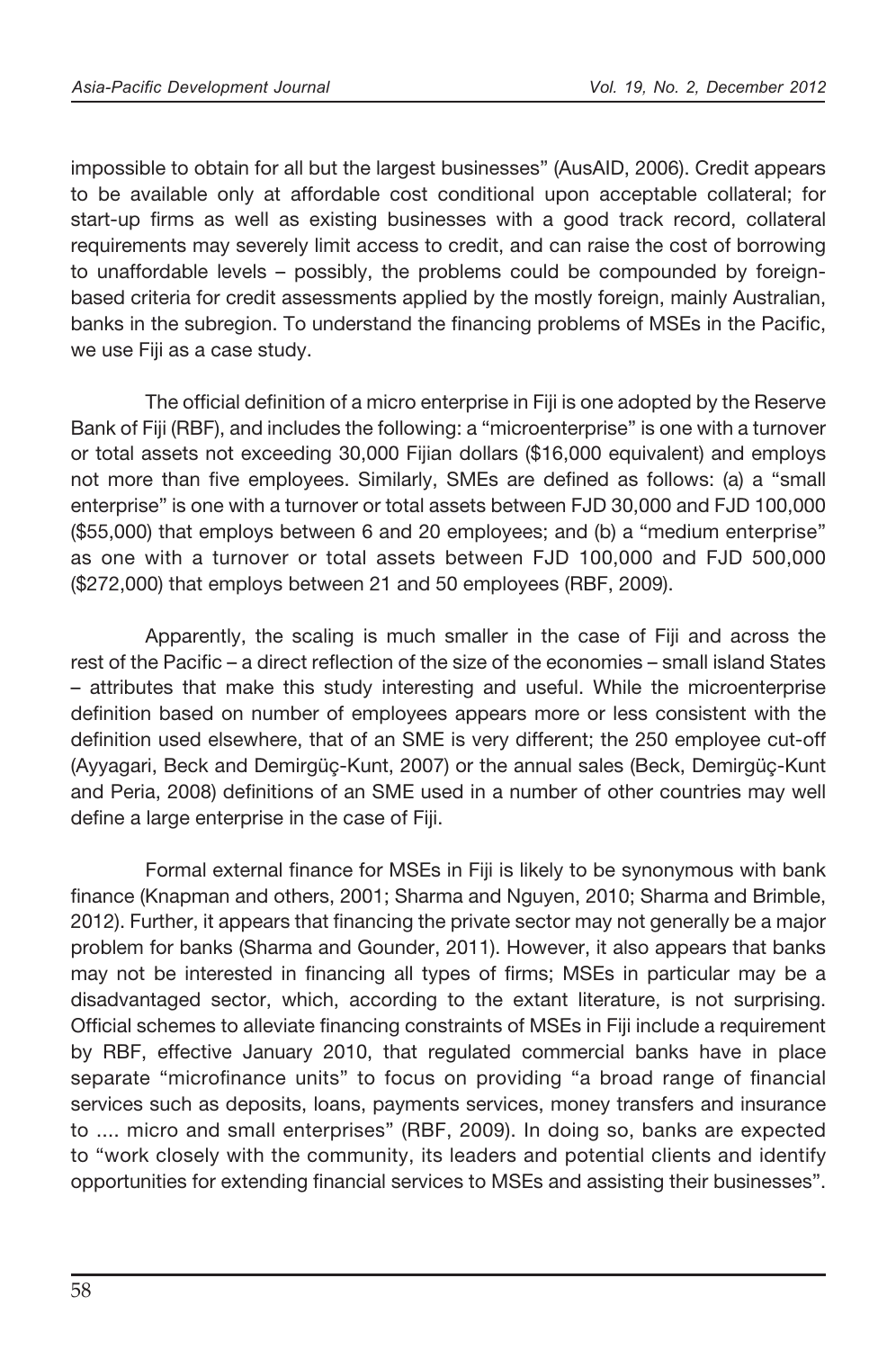In managing the microfinance-related operations, banks are expected to even adapt their systems and lending procedures, including creating separate systems, products, loans procedures, staffing policies and governance necessary to achieve the goals of the scheme. Specifically, banks' microfinance units are expected to, among others:

- (a) Introduce appropriate products and services to better fit micro and small enterprise clients;
- (b) Locate other points of service in areas best suited for offering microfinance products and services, and utilize part-time and mobile branches where demand does not warrant a full-time, fixed branch;
- (c) Change prices (e.g. interest rates charged on different loan products);
- (d) Pursue other initiatives for the achievement of the microfinance unit's core objectives.

 In monitoring the requirements of the scheme, RBF requires banks to submit regular reports demonstrating how they have endeavoured to fulfil the requirements of the scheme, including the number and value of new and total loans to MSEs per reporting period (quarterly). These reports are expected to be aligned with other report items submitted to RBF, which also monitors the deposit activities of MSEs. However, while data on a broad range of bank loans and deposit activities are publicly available, those on deposit and loan activities relating to MSEs do not appear to be publicly available yet.

## IV. THE SURVEY

 The data for this study were gathered via an opinion survey of MSEs in Fiji. Given that banks are the main, and usually sole, source of external finance for these enterprises, the questionnaire was designed to capture views of respondents on obstacles to *bank* finance. It may be that an MSE may or may not have a bank loan; accordingly, questions were designed to capture views relating to both possible situations. To determine if a respondent had a bank loan or not, we asked the question: "does your business have a loan with a bank?" A "yes" response directed the respondents to a particular set of subsequent questions where opinion was sought on issues relating to having a loan or applying for more loans. Specifically, participants were asked to respond to the following overall question: "do you consider any of the following to be a problem with your current loan or in applying for more loans?",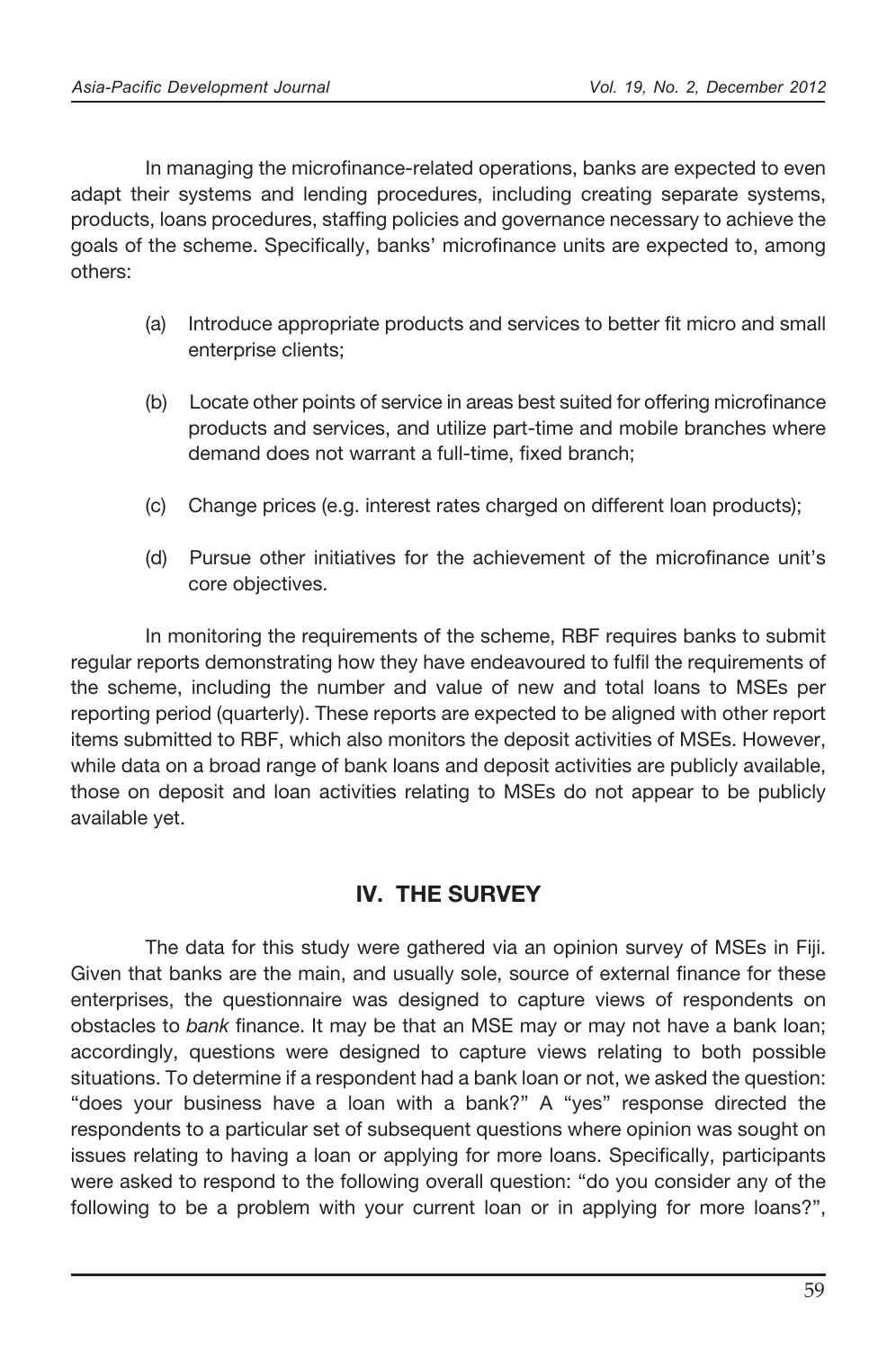followed by a list of possible problems, including costs, collateral and disclosure requirements; these are commonly included in studies examining financing obstacles (e.g. Beck and others, 2006)

 Where the answer to the question: "does your business have a loan with a bank?" was "no", the respective respondent was directed to a different set of subsequent questions; in addition to a "yes" or "no" option, respondents could also decide not to participate in the survey any further by taking a third option, "not relevant". In this case, the intention was to understand the reason(s) for not having a bank loan; specifically, the question asked was: "if you do not have a bank loan, is it because or due to...." followed by a list of possible reasons, including, self-exclusion, lack of information, unfamiliarity with banks, and loan processes and procedures, and costs. To guard against the bias of respondents, more than one question was created for a particular response. The question was phrased in different styles and consistency of answers was checked to ensure the responses were unbiased.

In responding to the specific questions in relation to either situation, as described above, respondents were asked simply to select the choice that best expressed their response from a pre-determined set of options, confined to "yes", "no", or "maybe" with an option also of not answering a question if it was not relevant or the respondent was not sure of the response. As required by Grifth University's Ethics Committee, respondents were conspicuously advised that the interviews and data processing would be strictly confidential, that their anonymity would be safeguarded at all times and that only aggregate results would be published; these assurances considerably facilitated the data gathering exercise – respondents felt practically unconstrained in sharing their views.

 In addition to the above, the survey endeavoured to ascertain the importance of bank loans, relative to other sources, for the operation and growth of an MSE. Respondents were asked to rate, on a scale of 1 (not important) to 7 (very important), the importance of a number of sources of funds expected to be used by MSEs in developing economies, including founder's capital, loan/equity from family/friends, trade/other creditors, money lenders, bank/non-bank finance and retained earnings.

Recognizing that enterprise characteristics may influence external funding opportunities, an attempt was made in the survey to obtain information also on such issues as business type/sector, date of incorporation, place of business, number of employees, ownership type, ethnicity of founding owners and education level of main owners/managers. Opacity and information asymmetries are likely to be particularly large for young and newly established enterprises compared with older and more established ones as they may not have had sufficient time to develop the desirable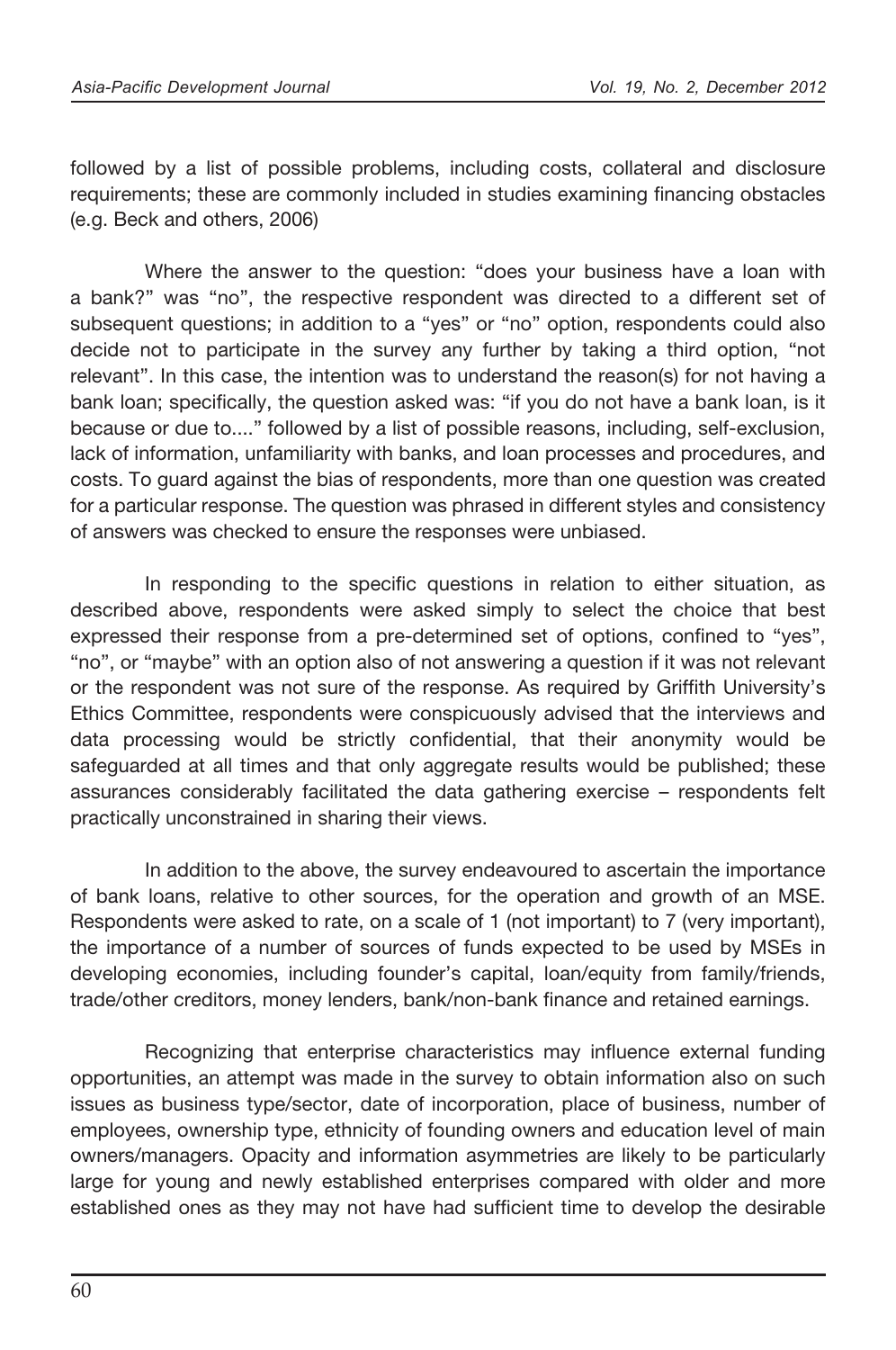long-term relationship with banks for financing purposes (Gertler, 1998).

 In total, we obtained complete and valid data on 77 enterprises operating in the wider capital city area of Suva and neighbouring business areas. Of the 77, most turned out to be owned by people of Indian ethnicity (69 per cent); this is hardly surprising as it is common knowledge that the Indian community dominates commerce in Fiji. What is surprising though is that almost half (45 per cent) of those interviewed had tertiary education, with the rest (55 per cent) having at least secondary education. Of the enterprises surveyed about 44 per cent turned out to be relatively new (up to 5 years old); 39 per cent were 6 to10 years old; 17 per cent 11 to15 years old and one was more than 15 years old. All of the surveyed enterprises had up to five employees.

## V. RESULTS AND DISCUSSION

### Importance of bank finance

To understand the importance of bank finance relative to various other sources, we asked the question: "on a scale of 1 (not important) to 7 (very important), how would you rate the importance of (the listed) sources of funds for the operation and growth of your business?", where the term banks included Australia and New Zealand Banking Corporation Limited; Bank of Baroda; Bank of South Pacific Limited; and Westpac Banking Corporation Limited, that is, all banks in Fiji. Overall, founders' own capital appears to be a very important source of finance; the average score here was 7.00, or very important for each and every enterprise surveyed. The next more important source appears to be retained earnings; the average score here was 6.94, almost on par with founders' capital, followed by trade creditors at 6.73. Although ranked as the fourth (out of nine) most important source overall, the average of 6.61 indicates that bank finance is also regarded as a relatively important source of finance for MSEs. For fully three quarters of the enterprises, bank finance was very important (score of 7); if we include the score of 6 in the very important category, the proportion of enterprises indicating bank finance as very important jumps to an astounding 97 per cent. Thus, by and large, bank finance is a relatively important financing source for MSEs in Fiji.

 In the light of this observation, the above-mentioned results indicate that having a bank loan or not does not materially influence an enterprise's opinion regarding the importance of bank finance for the operation and growth of business; bank finance appears to be important regardless. Further, 77 per cent of those currently without a bank loan indicated that they would borrow from a bank if they could. These findings lead to the questions of (a) why may many MSEs be without a bank loan; (b) can the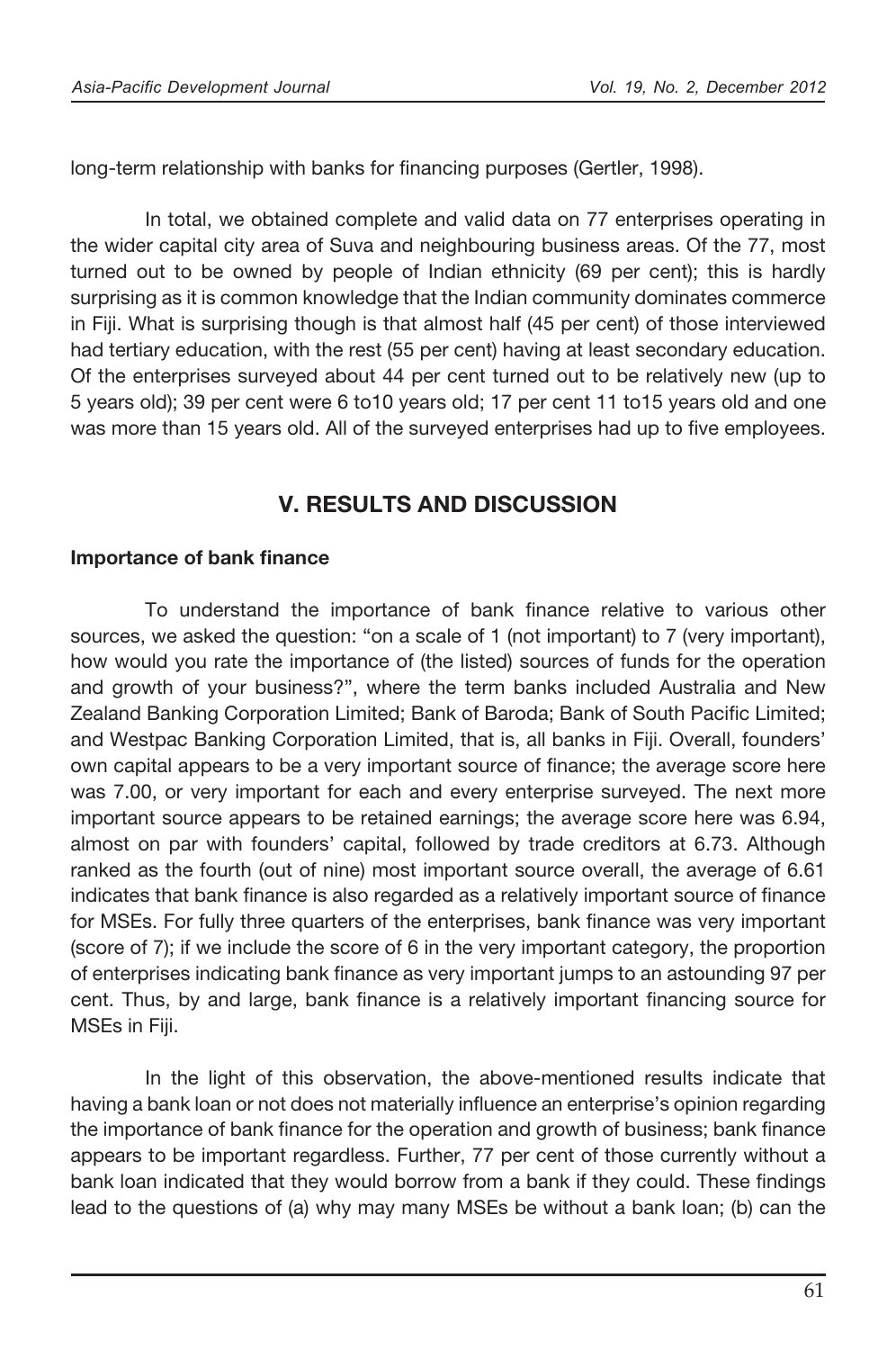experience of those currently with a bank loan be used to encourage those without, to obtain a bank loan; and (c) what would be the implications of answers to the foregoing for economic activity?

### Why are many microenterprises without a bank loan?

 To understand why an enterprise may not have a bank loan even when a bank loan is considered relatively important regardless, we asked respondents a set of questions compiled via a review of the literature; about 22 possible reasons were listed.

### Table 1. Responses of respondents to the question: "if you *do not* have a bank loan, is it because or due to (list provided)"

| Response | <b>Interest</b> | <b>Fees</b> | Collateral | Paper<br>(percentage) (percentage) (percentage) (percentage) (percentage) (percentage) | <b>Disclose</b> | Contribute |
|----------|-----------------|-------------|------------|----------------------------------------------------------------------------------------|-----------------|------------|
| Yes      | 91.89           | 90.19       | 94.59      | 94.59                                                                                  | 91.89           | 91.89      |
| No       | 0.00            | 2.70        | 0.00       | 2.70                                                                                   | 0.00            | 2.70       |
| Maybe    | 8.11            | 8.11        | 5.41       | 2.70                                                                                   | 8.11            | 5.41       |
| Not sure | 0.00            | 0.00        | 0.00       | 0.00                                                                                   | 0.00            | 0.00       |

### Panel B

| Response           | Interest                        | <b>Fees</b> | <b>Collateral</b> | Paper | <b>Disclose</b><br>(percentage) (percentage) (percentage) (percentage) (percentage) (percentage) | <b>Contribute</b> |
|--------------------|---------------------------------|-------------|-------------------|-------|--------------------------------------------------------------------------------------------------|-------------------|
| Yes                | 91.89                           | 90.19       | 94.59             | 94.59 | 91.89                                                                                            | 91.89             |
| No                 | 0.00                            | 2.70        | 0.00              | 2.70  | 0.00                                                                                             | 2.70              |
| Maybe              | 8.11                            | 8.11        | 5.41              | 2.70  | 8.11                                                                                             | 5.41              |
| Not sure           | 0.00                            | 0.00        | 0.00              | 0.00  | 0.00                                                                                             | 0.00              |
|                    |                                 |             |                   |       |                                                                                                  |                   |
| Panel B            |                                 |             |                   |       |                                                                                                  |                   |
| Response           | <b>Get loan</b><br>(percentage) | Loan type   | <b>Apply</b>      | Info  | Repay<br>(percentage) (percentage) (percentage) ((percentage) (percentage)                       | <b>Refused</b>    |
| Yes                | 27.03                           | 10.81       | 5.41              | 16.22 | 8.11                                                                                             | 21.62             |
|                    | 72.97                           | 89.19       | 94.59             | 81.08 | 89.19                                                                                            | 78.38             |
| <b>No</b><br>Maybe | 0.00                            | 0.00        | 0.00              | 2.70  | 0.00                                                                                             | 0.00              |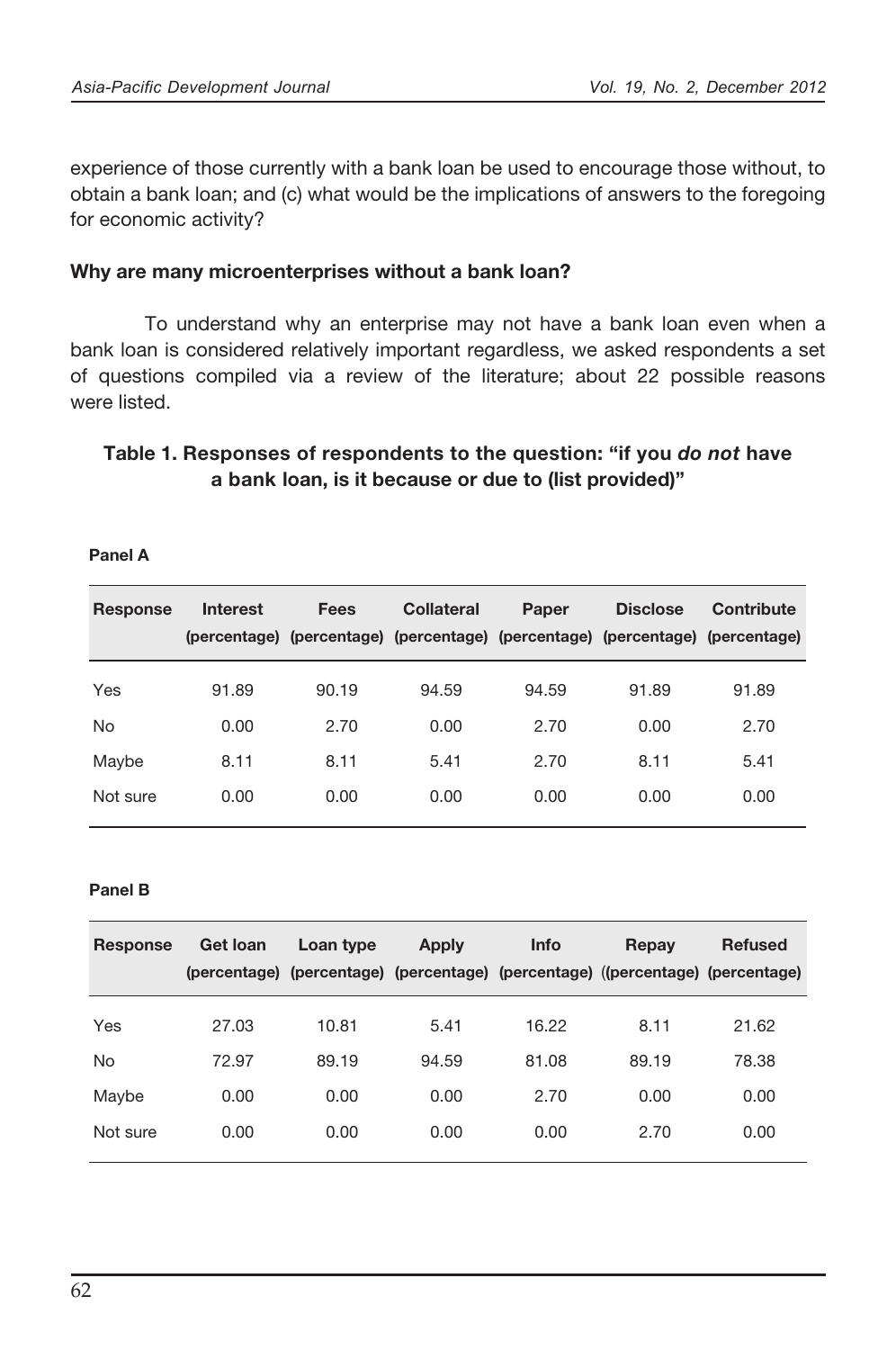Panel A of the table shows that most respondents (over 90 per cent) were concerned with interest rates, fees and charges, collateral, paperwork, disclosure and own contribution requirements in obtaining a bank loan. For example, 91.89 per cent were concerned with the level of interest rates.

 Panel B of the table shows that, on the other hand, most respondents were not too concerned that they would not be able to get a loan (get loan), knew what loan type they required (loan type), knew how to apply (apply), could collect the required information (info) and did not appear to have major concerns regarding the repayment process (repay). For example, only 5 per cent were not sure how to apply and 8 per cent were not sure about the repayment process.

 It is clear from the responses obtained that the surveyed enterprises currently without a bank loan are concerned mainly about the banks' collateral, paperwork, disclosure and own contribution requirements, interest, and fees and change; with respect to each of these, more than 90 per cent of the responses was an emphatic "yes" to the question: "if you do not have a bank loan, is it because or due to (list provided)". In the case of interest rates, collateral and disclosure, every single respondent believed that these were unreasonable. Approximately 3-8 per cent of the respondents appeared undecided on paperwork, own contribution and fees and charges; where a "no" response was recorded, these constituted very small proportions – only about 3 per cent did not believe that fees and charges, paperwork and own contribution were unreasonable (table 1, panel A). Other issues of concern related to terms and conditions of bank credit (83 per cent) and repayment schedule/method (81 per cent).

 On a positive note, the surveyed enterprises without a bank loan appeared relatively knowledgeable and optimistic about getting into a credit contract with a bank. For instance, only 5 per cent appeared to have difficulties in applying for a loan. Similarly, only about 11 per cent appeared to be ill-informed about the type of loan for which they would like to apply (table 1, panel B). Further, 16 per cent indicated they would have trouble gathering the required information. About 27 per cent had doubts about being successful in obtaining a loan if they applied. Past refusal did not appear a major deterrent; only 21 per cent may have been refused a loan in the past.

### The experience of microenterprises *with* a bank loan

 Our analysis shows that many of the surveyed enterprises would like to borrow from a bank for the operation and growth of their businesses but adverse perceptions regarding loan requirements and cost structures appear to keep them away from banks. It is possible that these perceptions are not valid, and that the actual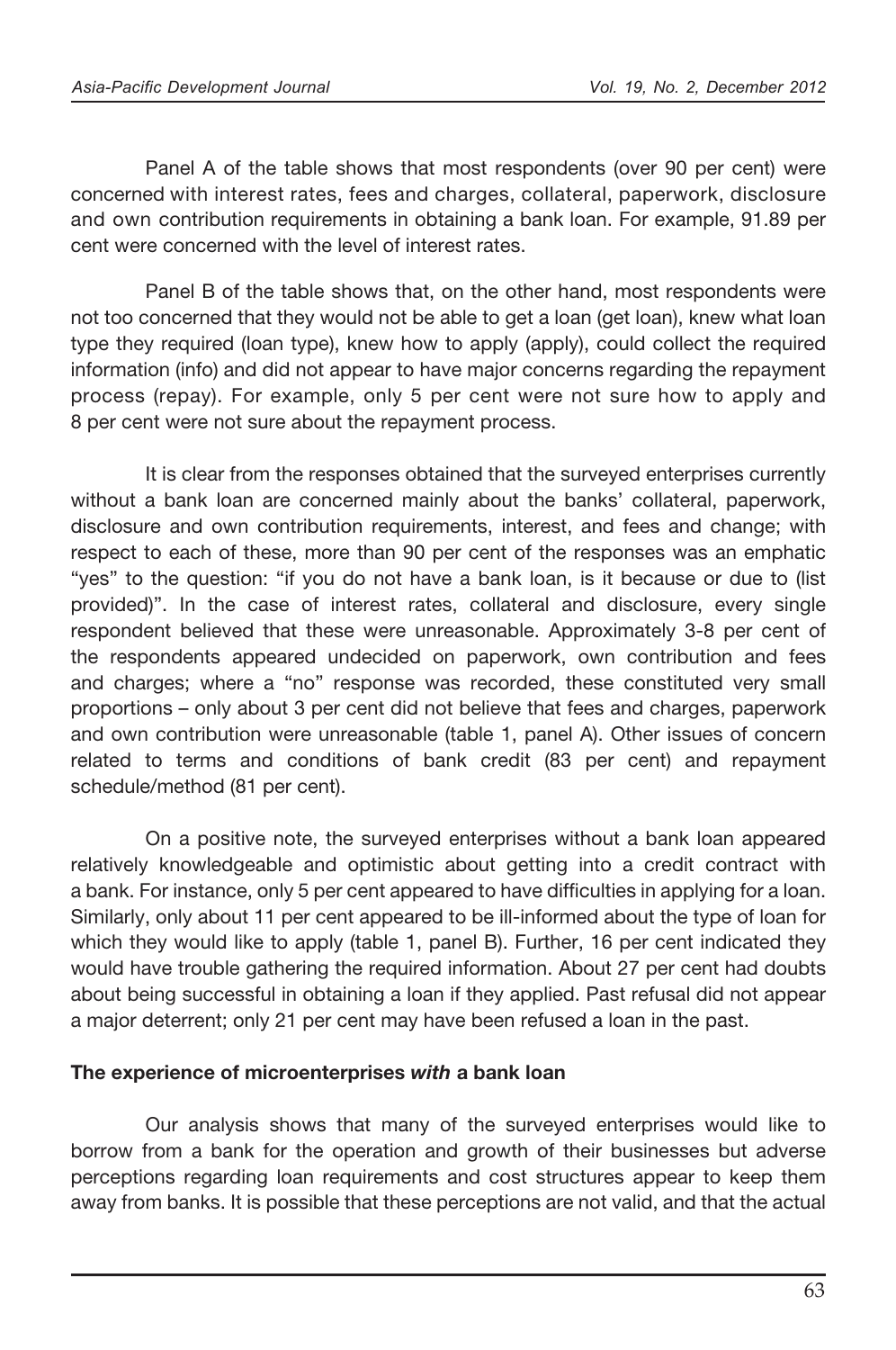experience of those with a bank loan may be different and positive, which could be used to encourage enterprises without a loan to borrow. Accordingly, this section analyses the experience of the surveyed enterprises currently *with* a bank loan.

 With respect to the major perceived concerns of the enterprises without a bank loan, it appears unlikely that the experience of those with a bank loan would be of much help; the perceptions of the former may, in fact, be valid. Of the surveyed enterprises with a bank loan, every single respondent considered interest rates to be problematic; the answer to the question: "if you have a bank loan, do you consider (interest rates) to be a problem with your current loan or in applying for more loans" was an emphatic "yes" for fully 100 per cent of the respondents (table 2). Equally concerning were banks' disclosure requirements; again 100 per cent of the respondents considered this to be a problem. Collateral and paperwork requirements also seem to be major problems; in both cases, while less than 100 per cent, i.e. 97.5 per cent considered these to be problematic, none of the respondents believed that they were not problematic – the others (2.5 per cent) were undecided.

 Among other major concerns were own contribution requirements (95 per cent) and fees and charges (90 per cent); the remaining respondents (5 per cent and 10 per cent, respectively) were undecided, i.e. again none considered these to be trouble-free. Moreover, the practical experiences of the borrowing enterprises regarding some other issues appear also not to be very encouraging. For instance, 75 per cent indicated that complying with the terms and conditions of the loan was constantly challenging and 65 per cent were unhappy with what they described as very rigid repayment policies; only 5 per cent and 22.5 per cent, respectively, did not agree. Also, at least half of the borrowers believed that the attitude of banks was not desirable.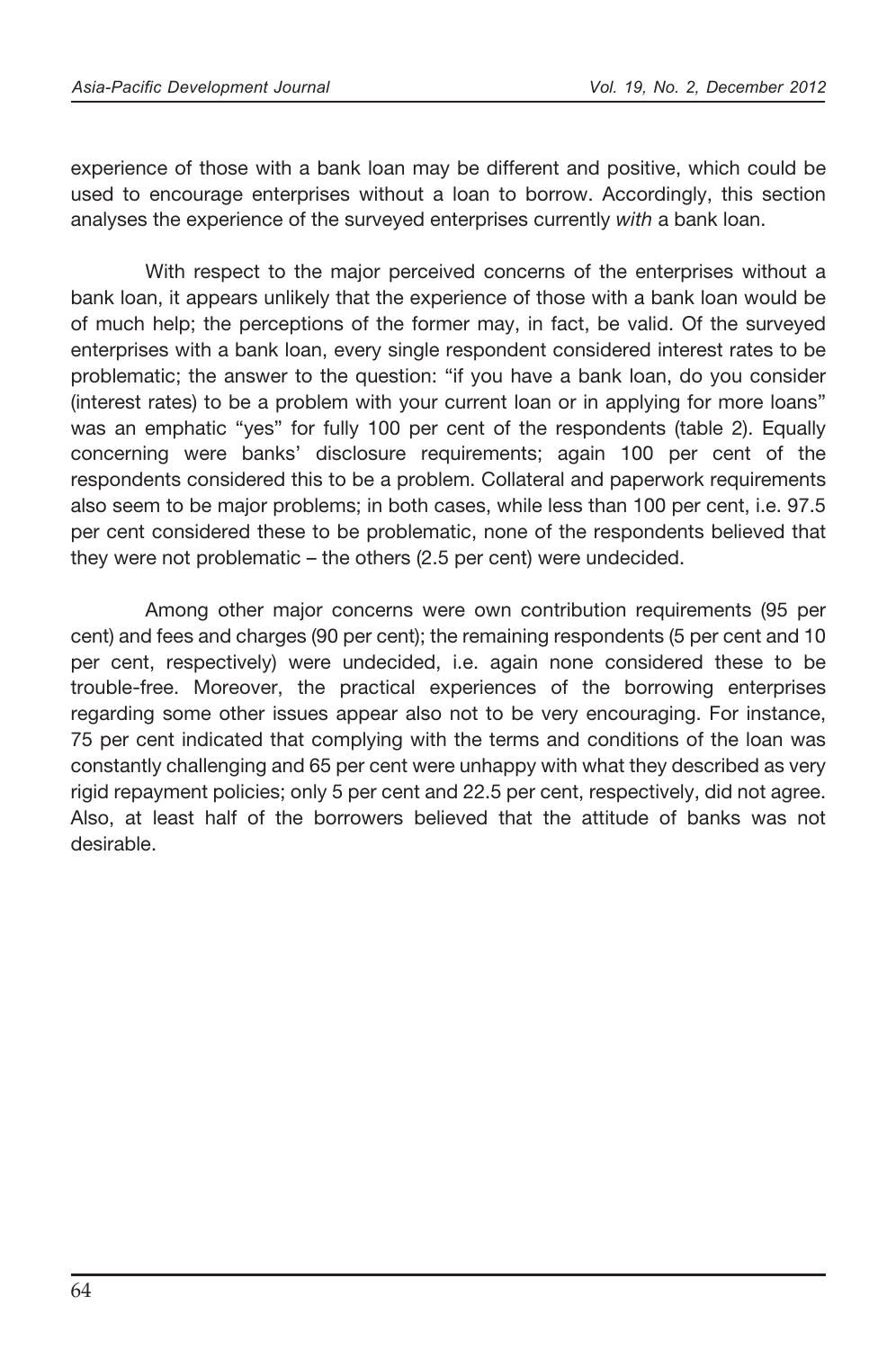## Table 2. Responses of respondents to the question: "if you *have* a bank loan, do you consider the following to be a problem with your current loan or in applying for more loans (list provided)"

| Response | <b>Interest</b> | Fees  | Collateral | Paper<br>(percentage) (percentage) (percentage) (percentage) (percentage) (percentage) | <b>Disclose</b> | Contribute |
|----------|-----------------|-------|------------|----------------------------------------------------------------------------------------|-----------------|------------|
| Yes      | 100.00          | 90.00 | 97.50      | 97.50                                                                                  | 100.00          | 95.00      |
| No       | 0.00            | 0.00  | 0.00       | 0.00                                                                                   | 0.00            | 0.00       |
| Maybe    | 0.00            | 10.00 | 2.50       | 2.50                                                                                   | 0.00            | 5.00       |
| Not sure | 0.00            | 0.00  | 0.00       | 0.00                                                                                   | 0.00            | 0.00       |

 As the table shows, those with a bank loan have or may have greater concerns regarding interest rates, fees and charges, collateral, paperwork, disclosure and own contribution requirements in obtaining a bank loan. For example, every single respondent (100 per cent) indicated that interest rates were a concern, compared with 92 per cent of those without a bank loan (see table 1, panel A).

### Additional analysis: regression results

 In addition to the above analysis, we conducted a regression analysis of the determinants of bank loans. Since the respondents included both enterprises with and without a bank loan, we were able to utilize a discrete choice model to determine the factors that may be significant in explaining the chance of getting a loan. Thus, to examine if business characteristics, such as age, ownership (family or non-family) and founder's ethnicity, might have any significant influence on perceptions, we ran a regression using the following probit model:

 $= x_i^{\prime} \beta + \varepsilon_i$ 

where, y $^{\star}_{\:\,i}$  is the unobserved latent variable,  $\mathrm{x}^{\cdot}_{\:\,i}$  is a set of observed characteristics, and  $\epsilon_{\rm i}$ the unobserved characteristics. The dependent variable y\*<sub>i</sub> is a discreet variable that represents a choice from a set of mutually exclusive choices. The probit model is a popular tool for explaining binary choice decisions, such found as in our survey.  $y_{i}^{*} = x_{i}^{\dagger} \beta + \varepsilon_{i}$ <br>
<sup>1</sup>/<sub>i</sub> is the unobserved latent variable,  $x_{i}^{\dagger}$  is a set of observed characteristics, and<br>
1000 the different variable  $y_{i}^{*}$  is a discreet variable that<br>
1000 for explaining binar

In tables 3 and 4, DATE represents the year of incorporation of the firm; EDUC equals 0 if the firm's owner/manager obtained a primary education, 1 for a secondary education and 2 for a tertiary education; NON-FIJIAN is a dummy variable which equals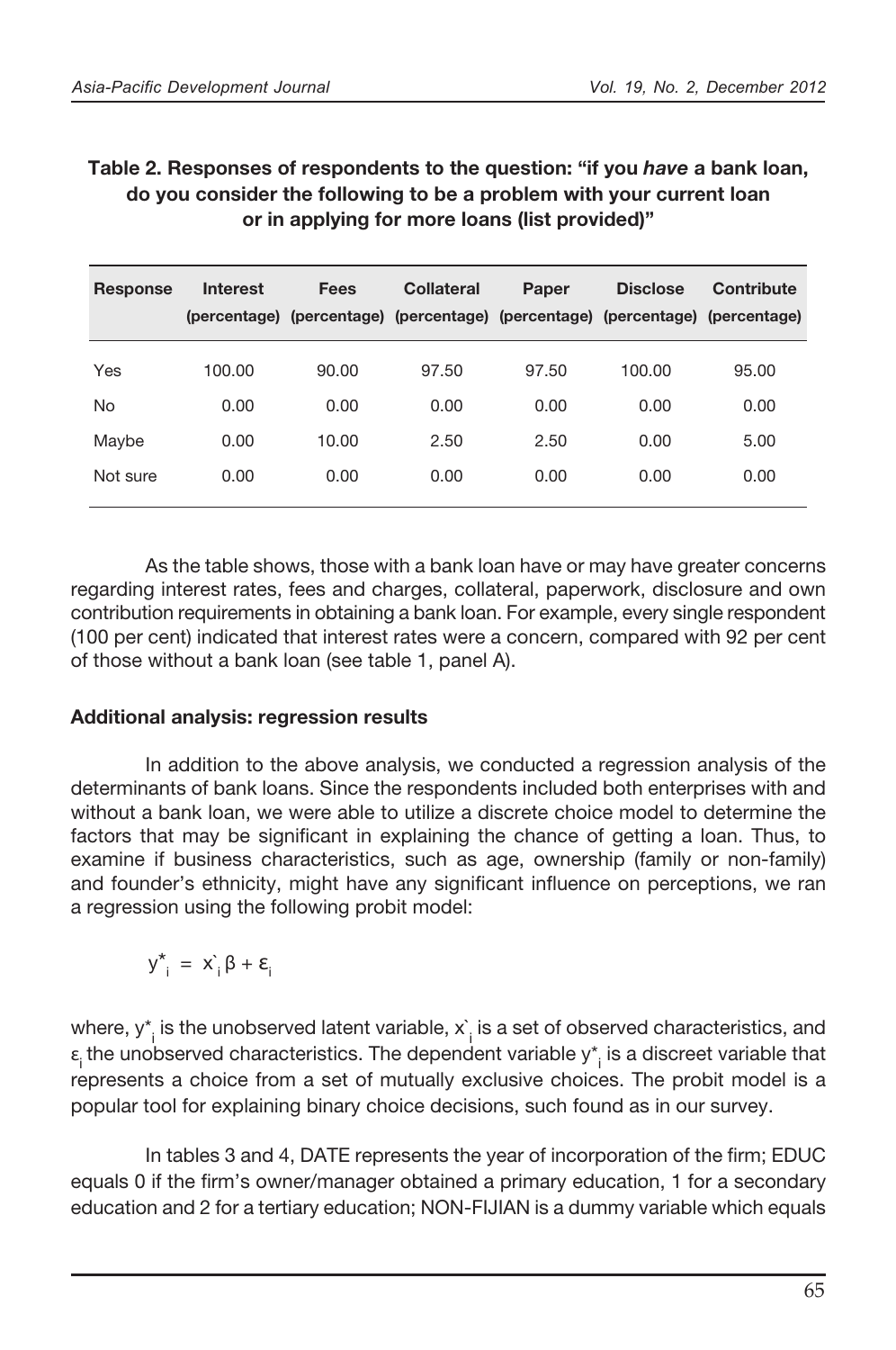1 if the founding owner is non-Fijian and 0 otherwise; and FAMILY-OWNED is a dummy variable which equals 1 if the firm's ownership type is family-owned and 0 otherwise.

 The results from the binary probit regressions are shown in table 3. The only variable which is significant (at the 5 per cent level) is the type of ownership (FAMILY-OWNED). We checked the robustness of the results through binary extreme value regressions. The results from binary extreme value are shown in table 4. The sign and significance of the variables remain the same, except that the FAMILY-OWNED variable is now significant at the 10 per cent level. These results suggest that non-family-owned businesses are likely to be relatively more disadvantaged when applying for a loan, i.e. the probability of not getting a loan for this group may be higher. One possible reason for this result could be that family-owned businesses may be able to provide family assets as collateral to enhance the chances of getting a loan.

| Variable                | Coefficient | z-Statistic | Prob.  |
|-------------------------|-------------|-------------|--------|
| Constant                | $-1.970791$ | $-1.853820$ | 0.0638 |
| <b>DATF</b>             | $-0.190641$ | $-0.966116$ | 0.3340 |
| <b>EDUC</b>             | $-0.229862$ | $-0.943473$ | 0.3454 |
| NON-FIJIAN              | 0.276028    | 1.156788    | 0.2474 |
| <b>FAMILY-OWNED</b>     | 1.426407    | 2.035871    | 0.0418 |
|                         |             |             |        |
| McFadden R <sup>2</sup> | 0.078469    |             |        |
| No. of firms            | 77          |             |        |

### Table 3. Binary probit

### Table 4. Binary extreme value

|                     | <b>Coefficient</b>            | z-Statistic | Prob.  |
|---------------------|-------------------------------|-------------|--------|
| Constant            | $-1.970791$                   | $-1.853820$ | 0.0638 |
| <b>DATE</b>         | $-0.190641$                   | $-0.966116$ | 0.3340 |
| <b>EDUC</b>         | $-0.229862$                   | $-0.943473$ | 0.3454 |
| NON-FIJIAN          | 0.276028                      | 1.156788    | 0.2474 |
| <b>FAMILY-OWNED</b> | 1.426407                      | 2.035871    | 0.0418 |
| McFadden $R^2$      | 0.078469                      |             |        |
| No. of firms        | 77                            |             |        |
|                     |                               |             |        |
|                     | Table 4. Binary extreme value |             |        |
| <b>Variable</b>     | <b>Coefficient</b>            | z-Statistic | Prob.  |
|                     | $-2.241803$                   | $-1.489235$ | 0.1364 |
| Constant            |                               |             |        |
| <b>DATE</b>         | $-0.176159$                   | $-0.799731$ | 0.4239 |
| <b>EDUC</b>         | $-0.302731$                   | $-1.028828$ | 0.3036 |
| NON-FIJIAN          | 0.329087                      | 1.088199    | 0.2765 |
| <b>FAMILY-OWNED</b> | 1.910078                      | 1.684370    | 0.0921 |
| McFadden $R^2$      | 0.076984                      |             |        |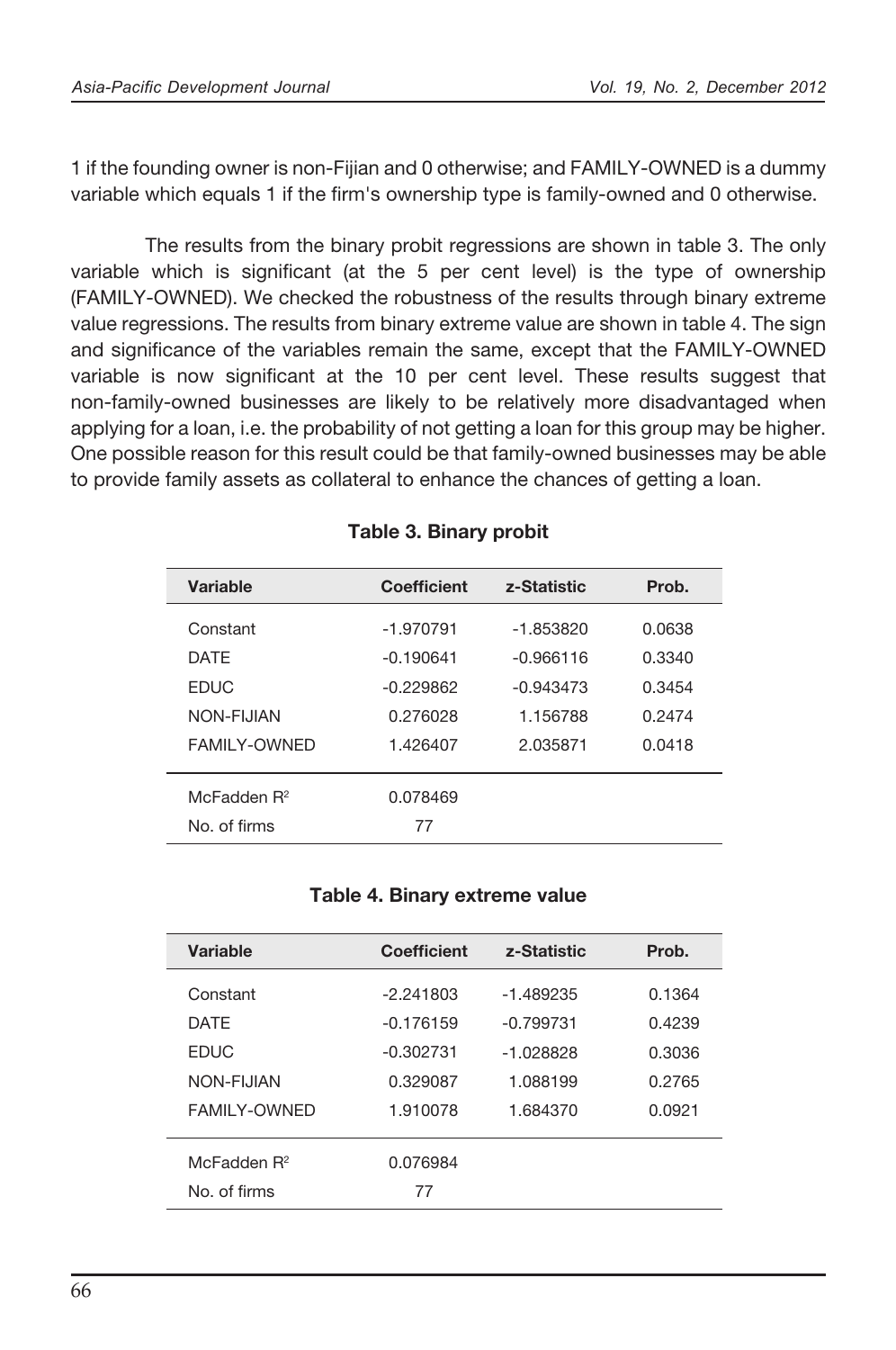# VI. POLICY IMPLICATIONS AND CONCLUSION

 The wide acceptance that the SME sector matters for economic growth and development and the findings at the same time that the sector may be considerably capital-constrained has resulted in many single and cross-country studies examining the nature and extent of such constraints from both the demand and supply perspectives. However, little systematically documented literature appears available on the subject in the case of the Pacific, a socioeconomically disadvantaged subregion, with vulnerable, small island developing States and least developed countries in dire need of economic activity and growth. Furthermore, economies that fit the foregoing description are likely to have relatively small SME sectors. For such economies then, while understanding and addressing the financing constraints of SMEs would indeed be useful, apparently equally useful would be to better understand the reasons for the smaller SME sector itself.

The smaller SME sector in turn is a result of financing constraints that in the first place prevent micro and smaller enterprises from expanding and growing into an SME; an in-depth understanding of the financing problems of the MSE sector then is equally important, and is the purpose of this study. In this study an MSE is defined as a registered, licensed, formal business, with up to five (or six) employees, capable of running a self-funded operation and qualified to obtain a commercial bank loan; excluded are unregistered and informal enterprises and those founders or prospective entrepreneurs with little or no resources to invest in the establishment and operation of the business or those not eligible for a bank loan.

Fiji is selected as a representative of the Pacific island economies; the choice was influenced also by the expediency of data collection and presence of official definitions of enterprise size – many economies in the region do not have official definitions. Data were collected via a survey of 77 MSEs. In recognizing also that commercial banks would constitute the major source of external finance for MSEs in Fiji, the survey focused on financing constraints of these enterprises with respect to bank credit.

 Of the surveyed enterprises, 97 per cent indicated that banks were a very important source of funds for the operation and growth of their businesses. Analysis of the data clearly shows that, for both enterprises with and without bank loans, the main concerns relate to banks' collateral, paperwork, disclosure and own contribution requirements, and interest and fees and charge. For example, in the case of those without a bank loan, with respect to each of the foregoing variables, more than 90 per cent of the responses was an emphatic "yes" to the question: "if you do not have a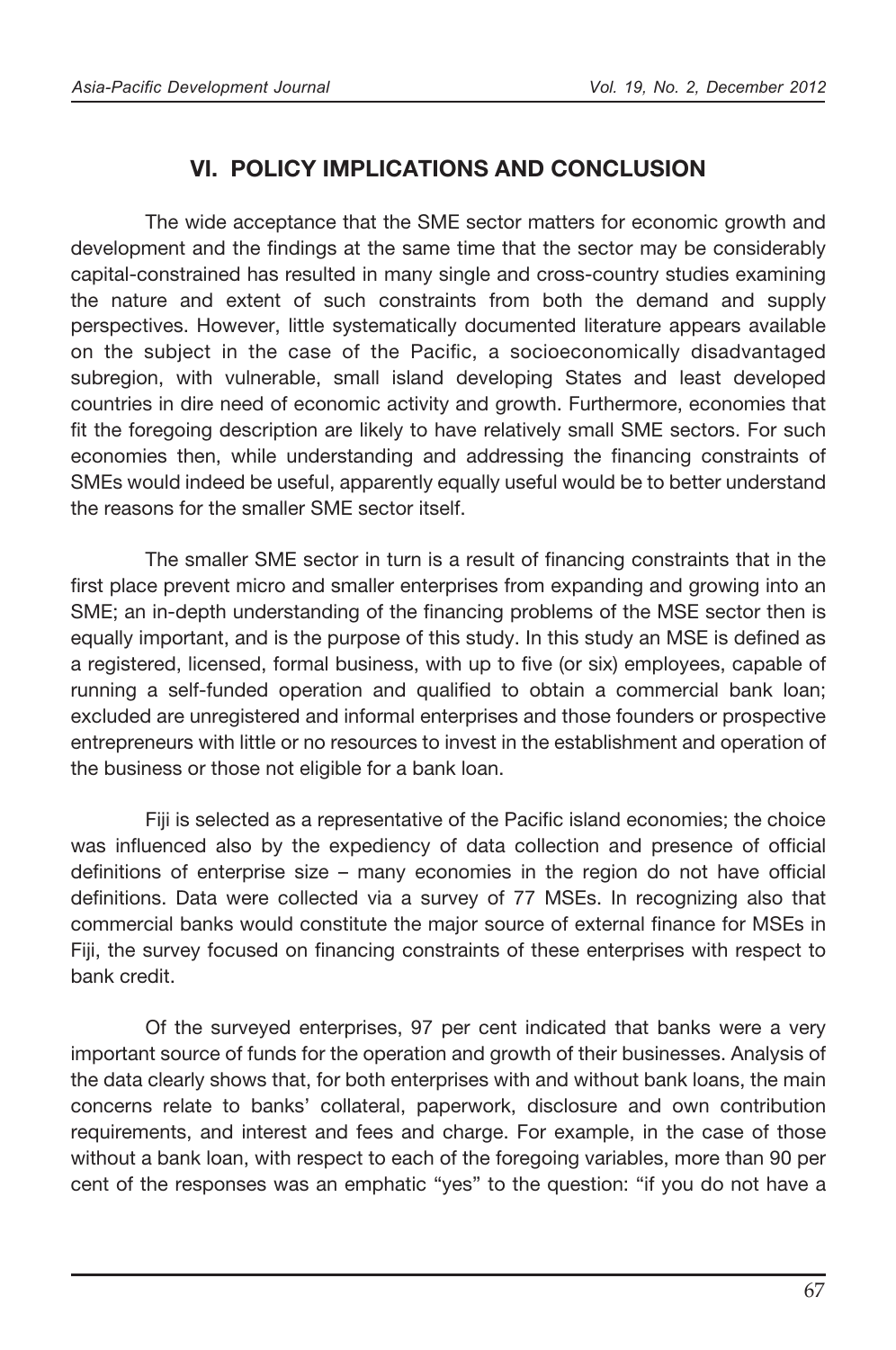bank loan, is it because or due to (list provided)". More interestingly, 90 per cent of those currently with a bank loan indicated that they would borrow from anywhere but a bank if they had a choice. The proportion of enterprises with or without a bank loan turned out to be about the same.

Does this indicate that these MSEs (and perhaps other firms) are stuck with banks? Perhaps they would like to terminate the contract but are not able to do so. We also note that founders' capital, retained earnings, creditors and loan from family/friends are, on average, relatively important sources of funds for both current bank borrowers as well as non-borrowers. Perhaps the non-borrowers do as much as they can with these internal sources of funds, i.e. any expansion to the business would have to be limited to available internal funds. Perhaps the more venturous would endeavour to seek funds from non-internal sources such as banks but expansion becomes constrained by adverse experiences.

While our survey is limited to only 77 MSEs and confined to a particular geographical setting, we believe that MSEs across not only Fiji but elsewhere in the Pacific subregion might have similar experiences, or possibly worse ones. An important implication of our findings then is that MSEs across the Pacific, with little track record, little or no "acceptable" collateral and little or no contribution to make towards the loan, would have considerable difficulty in obtaining finance from the formal financial sector. If banks are the main source of formal external finance, such as in Fiji, then many SMEs are likely to remain ever small and/or gradually die. More importantly, this would not help the MSE-SME transition. Accordingly, the SME-sector-stimulated economic activity for these economies is likely to be considerably limited, having adverse implications for economic growth, an issue already of major concern for these economies.

A number of policy implications emerge. Given the Pacific subregion's adverse geographic, demographic and other socioeconomic structures, financing the widely dispersed and sometimes isolated MSEs might create formidable challenges to any service provider. However, there would also be many MSEs which are more "reachable", such as those surveyed in this study. The latter group constitutes those located within a reasonable proximity to the local business centre. We provide policy suggestions for this group.

 With respect to the "reachable" MSEs, banks, via their branch operations, may be required to provide affordable and suitable financial products, including credit to these enterprises. Requiring banks to allocate credit to a particular sector is not a new concept across the Pacific, including in Fiji; mandatory sectoral lending has been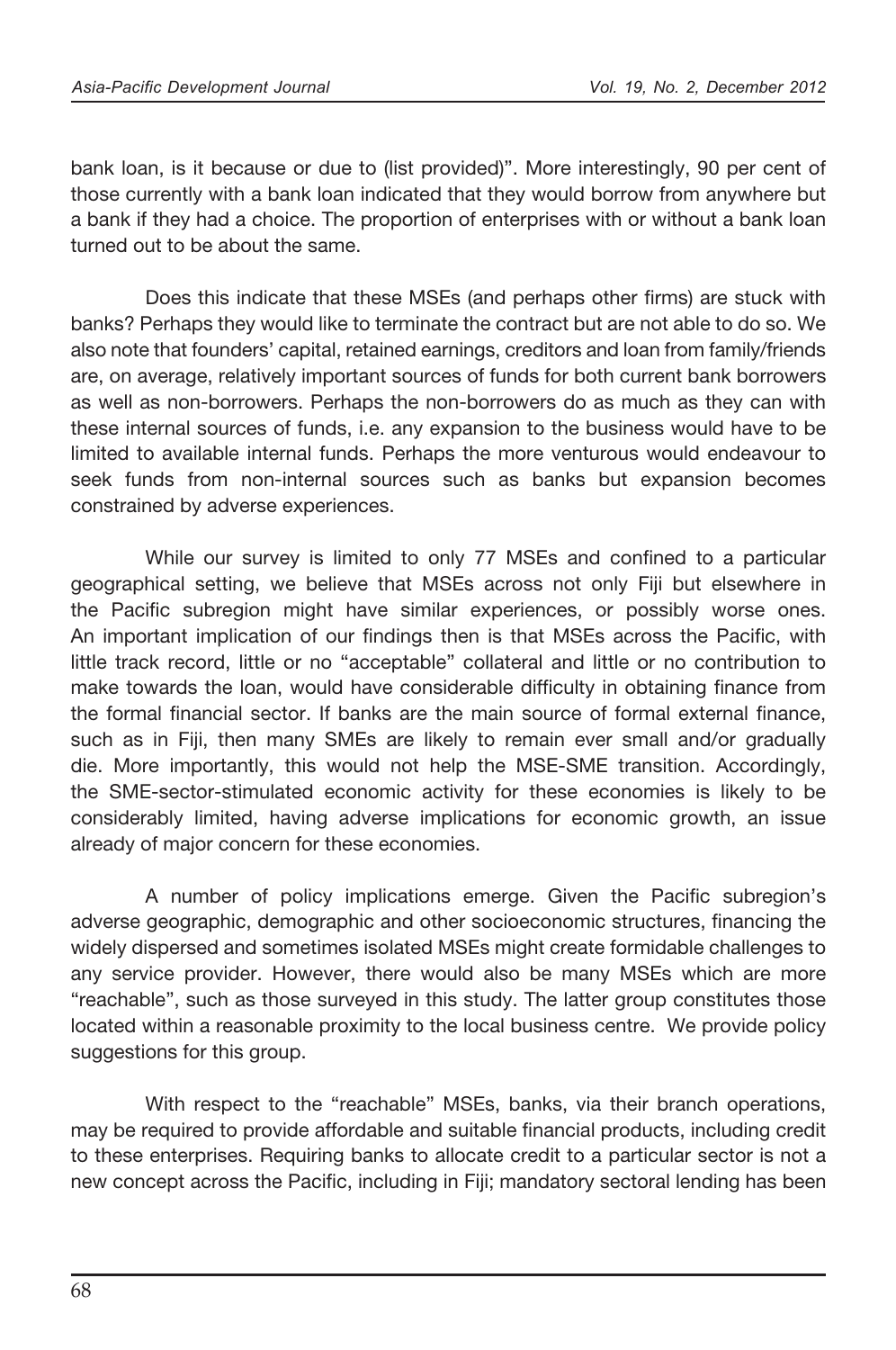used in the past to create jobs and enhance economic growth. In fact, a recent survey by the Consultative Group to Assist the Poor identified many banks and other financial institutions engaged in microfinance; many are entering the market attracted by sustainable profits and growth opportunities.

While existing and established branch networks, among others, give commercial banks a comparative advantage in reaching out to the more "reachable" MSEs, prudence requires that banks properly understand the underlying characteristics of the MSE market. Generally, banks may increase (voluntarily or otherwise) their involvement in the SME market directly or indirectly. Selecting the approach most suitable for the bank and the local circumstances is important, since each has a particular set of rational, risk profile, success factors and costs (CGAP, 2005).

 Under the direct approach, a bank may form a specialized unit (an internal microfinance unit) to manage SME-related activities – the Fiji model; a bank may also form a separate legal entity (specialized financial institution) to undertake SME activities or it may form a non-financial legal entity (service company) to provide loan origination and portfolio management services. The indirect approach involves working with existing providers. Here, a bank may contract a credible monetary financial institution (MFI) to originate and service loans in return for an income (outsource retail operations, similar to outsourcing automated teller machine (ATM) transactions) or provide a term loan or line of credit to an MFI for working and/or lending capital (providing commercial loans to MFIs) or provide infrastructure and services to an MFI.

 All of the above approaches are feasible and there are many examples of success. The success of the Fiji model is yet to be determined; the Reserve Bank of Fiji has not disclosed the rationale for selecting the direct, internal unit approach for the country. It may also be noted that the new regulations are likely to increase costs of banks, which in turn are likely to be passed on to customers. Perhaps there has been a need to better understand the MSE market, as this study highlights. Perhaps the banks need to work in partnership with existing MFIs, which have an extensive knowledge base and good rapport with the target clients. Perhaps, wider consultation in selecting the approach would have been useful.

 The selection of the approach may indeed take into account an economy's specific financial, regulatory, economic and other structures and circumstances but, in alleviating the financing constraints of the MSE sector in the Pacific, including in Fiji, a banking-sector-led initiative appears workable and vital. While banks may voluntarily wish to take advantage of the opportunities in providing financial services to the sector,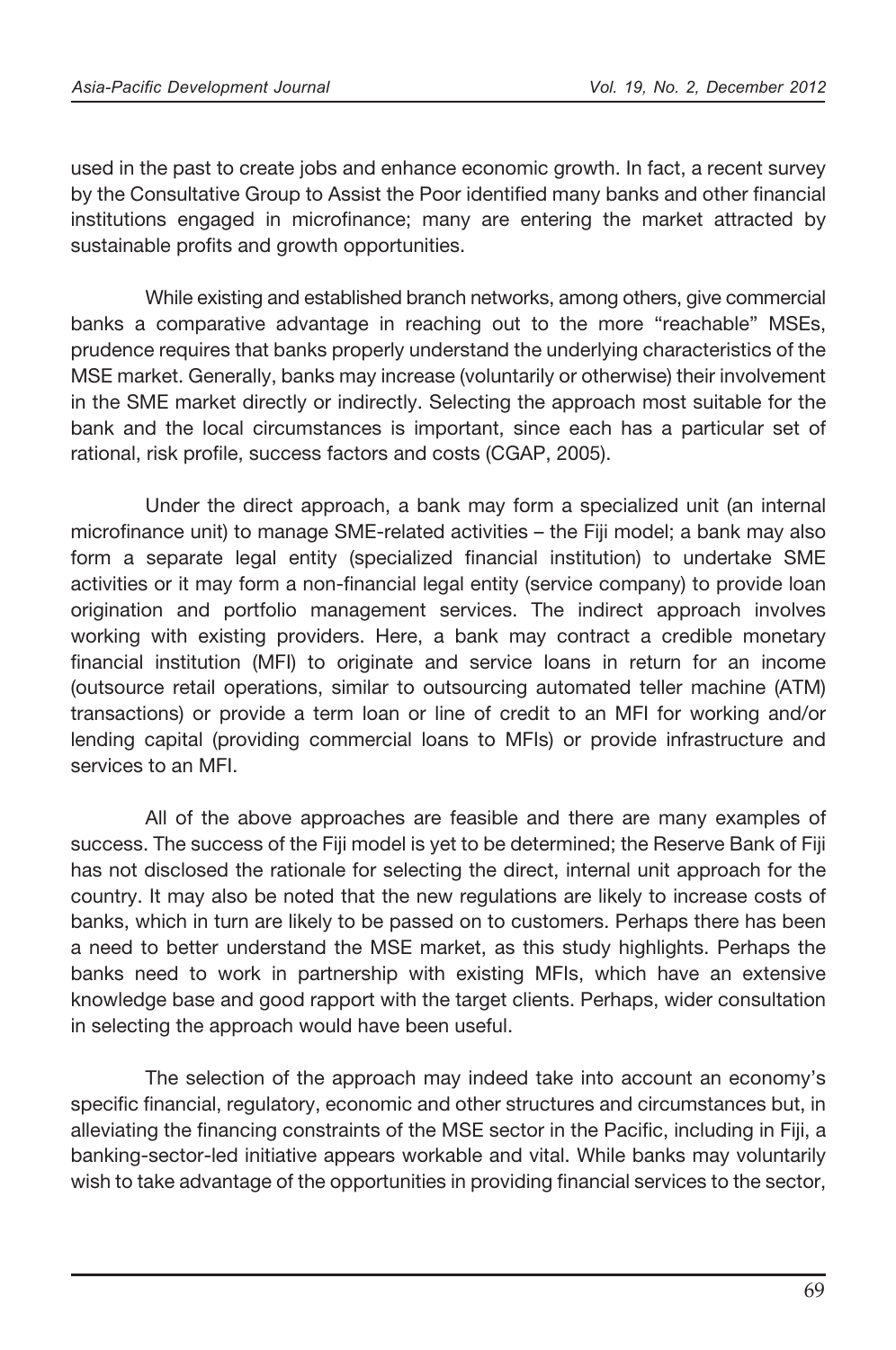the seriousness of the situation justifies mandatory involvement. Bank involvement implies developing products appropriate for the target clientele. Effective delivery in turn would require adapting systems and procedures and providing specialized staff training and incentives. Moreover, the vision and commitment of the bank management and board, and the regulator appear vital.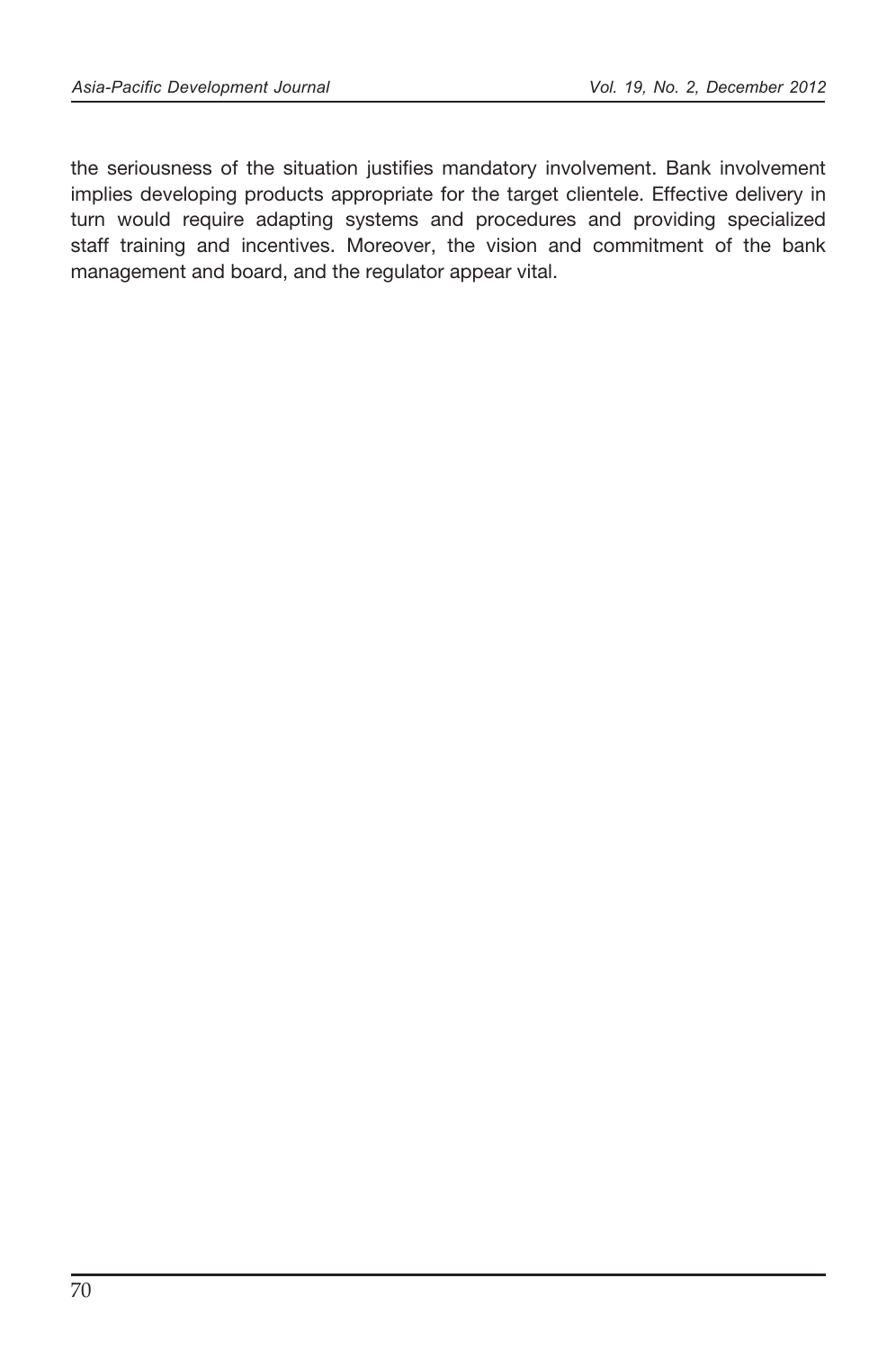- **REFERENCES**<br>
Sopment (AusAlD) (2006). *Pacific 2020: Challenges and Oppor*<br>
from www.ausid.dgov.au/publications/pdf/pacific2020.pdf.<br>
Kunt (2007). Small and medium enterprises: overcoming growth<br>
Kunt (2007). Small and me Australian Agency for International Development (AusAID) (2006). *Pacific 2020: Challenges and Opportunities for Growth.* Available from www.ausaid.gov.au/publications/pdf/pacific2020.pdf. Accessed November 2011.
- Ayyagari, M., T. Beck, and A. Demirgüç-Kunt (2007). Small and medium enterprises across the globe. *Small Business Economics,* vol. 29, p. 415.
- Beck, T., and A. Demirgüç-Kunt (2005). Small and medium-size enterprises: overcoming growth constraints. Policy Research Working Paper, No. WPS3127. Washington, D.C.: World Bank.

(2006). Small and medium-size enterprises: access to finance as a growth constraint.  *Journal of Banking and Finance,* vol. 30, No. 11, pp. 2931-2943.

- Beck, T., A. Demirgüç-Kunt, and V. Maksimovic (2005). Financial and legal constraints to firm growth: does size matter? *Journal of Finance,* vol. 60, pp. 137-177.
- Beck, T., A. Demirgüç–Kunt, and M.S.M. Peria (2008). Bank financing or SMEs around the world: drivers, obstacles, business models, and lending practices. Policy Research Working Paper, No. WPS4785. Washington, D.C.: World Bank.
- Beck, T. , L.F. Klapper, and J.C. Mendozae (2010). The typology of partial credit guarantee funds around the world. *Journal of Financial Stability,* vol. 6, pp. 10-25.
- Beck, T., and others (2006). The determinants of financing obstacles. *Journal of International Money and Finance,* vol. 25, pp. 932-952.
- Berger, A, and G. Udell (1998). The economics of small business finance: the roles of private equity and debt markets in the financial growth cycle. *Journal of Banking and Finance*, vol. 22, pp. 613-673.
- Birch, D., and others (1999). *Corporate Demographics.* Cambridge, MA: Cognetics.
- Coleman, S. (2000). Access to capital and terms of credit: a comparison of men- and women-owned small businesses. *Journal of Small Business Management,* vol. 38, No. 3, pp. 37-53.
- Consultative Group to Assist the Poor (CGAP) (2005). Commercial banks and microfinance: evolving models of success. Available from www.cgap.org/gm/document-1.9.2572/FN28.pdf. Accessed June 2011.
- Cull, R., and others (2006). Historical financing of small- and medium-size enterprises. *Journal of Banking and Finance,* vol. 30, pp. 3017-3042.
- Davidsson, P., L. Achtenhagen, and L. Naldi (2005). Research on small firm growth: a review. Proceedings of the European Institute of Small Business, pp. 1-28.
- Evans, D.S., and J. Boyan (1989). An estimated model of entrepreneurial choice under liquidity constraints. *Journal of Political Economy,* vol. 97, No. 4, pp. 808-827.
- Fazzari, S.M., R.G. Hubbard, and B.C. Petersen (1988). Financing constraints and corporate investment. *Brookings Papers on Economic Activity,* vol. 1988, No. 1, pp. 141-206.
- Galbraith, J. (1982). The stages of growth. *Journal of Business Strategy,* vol. 3, No. 1, pp. 70-79.
- Gertler, M. (1988). Financial structure and aggregate economic activity: an overview. *Journal of Money Credit and Banking,* vol. 20, No. 3 (part 2), pp. 559-588.
- Gregory, B.T., and others (2005). An empirical investigation of the growth cycle theory of small firm nancing. *Journal of Small Business Management,* vol. 43, No. 4, pp. 382-392.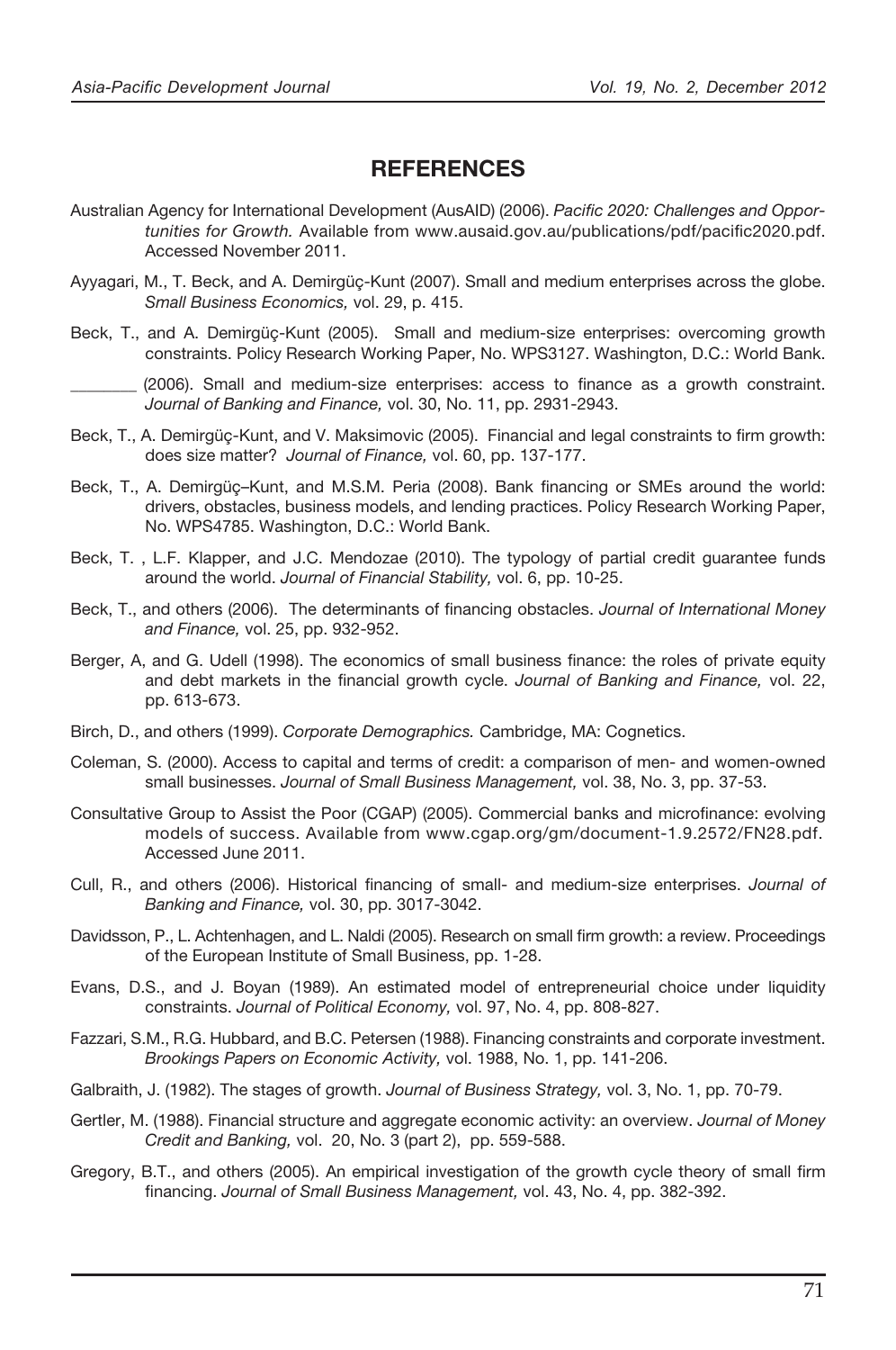- No. 4, pp. 37-46.
- Hallberg, K. (2001). A market-oriented strategy for small and medium-scale enterprises. Discussion Paper, No. 48. Washington, D.C.: International Finance Corporation.
- Hanks, S.H., and others (1993). Tightening the life-cycle construct: a taxonomic study of growth stage configurations in high-technology organisations. *Entrepreneurship Theory and Practice*, vol. 8, No. 2, pp. 5-29.
- Havas, A. (2002). Does innovation policy matter in a transition country? The case of Hungary. *Journal of International Relationships and Development Policy,* vol. 4, pp. 380-402.
- Holmes, S., and P. Kent (1991). An empirical analysis of the financial structure of small and large Australian manufacturing enterprises. *Journal of Small Business Finance,* vol. 1, No. 2, pp. 141-154.
- Kaplan, S., and L. Zingales (1997). Do investment-cash flow sensitivities provide useful measures of financing constraints? *Quarterly Journal of Economics*, vol. 112, No. 1, pp. 169-215.
- Kazanjian, R.K. (1988). Relation of dominant problems to stages of growth in technology-based new ventures. *Academy of Management Journal,* vol. 31, No. 2, pp. 257-279.
- Klapper, L.F., L. Luc, and R. Raghuram (2006). Entry regulation as a barrier to entrepreneurship. *Journal of Financial Economics,* vol. 82, pp. 591-662.
- Knapman, B., and others (2001). *Financial Sector Development in Pacific Island Member Countries: Country Reports.* Manila: Asian Development Bank.
- McMahon, G.P. (2010). The stage of SME growth reconsidered. Research Paper Series 98-5. Adelaide: School of Commerce, Flinders University of South Australia.
- Myers, S.C. (1984). The capital structure puzzle. *Journal of Finance,* vol. 34, No. 3, pp. 575-592.
- Neubauer, F., and A.G. Lank (1998). *The Family Business: Its Governance and Sustainability.* London: Macmillan Press.
- See the U.C. (1972). It is the state of the state of the state of the state of the state of the state of the state of the state of the state of the state of the state of the state of the state of the state of the state of Reserve Bank of Fiji (RBF) (2009). Banking supervision policy statement No.14: minimum requirements for commercial banks on internal microfinance divisions and units. Available from www.reservebank.gov.fj/docs/Banking%20Supervision%20Policy%2014.pdf. Accessed January 2011.
- Schiffer, M., and B. Weder (2001). Firm size and the business environment: worldwide survey results. Discussions Paper, No. 43. Washington, D.C.: International Finance Corporation.
- Sharma, P., and M. Brimble (2012). Sustainable development in the small states of the South Pacic: toward a corporate social responsibility for international banks in small economies. Discussion Papers Finance, No. 2012-11. Brisbane, Australia: Grifth Business School, Griffith University.
- Sharma, P., and N. Gounder (2011). Supply side obstacles to financing the private sector: empirical evidence from a small island developing state. Discussion Paper Finance, No. 2011-01. Brisbane, Australia: Griffith University.
- Sharma, P., and T. Nguyen (2010). Law and banking development in a South Pacific island economy: the case of Fiji, 1970-2006. *Journal of Asia Pacific Economy,* vol. 15, No. 2, pp. 192-216.
- Snodgrass, D.R., and T. Biggs (1996). Industrialization and the small firm: patterns and policies. San Francisco: ICS Press.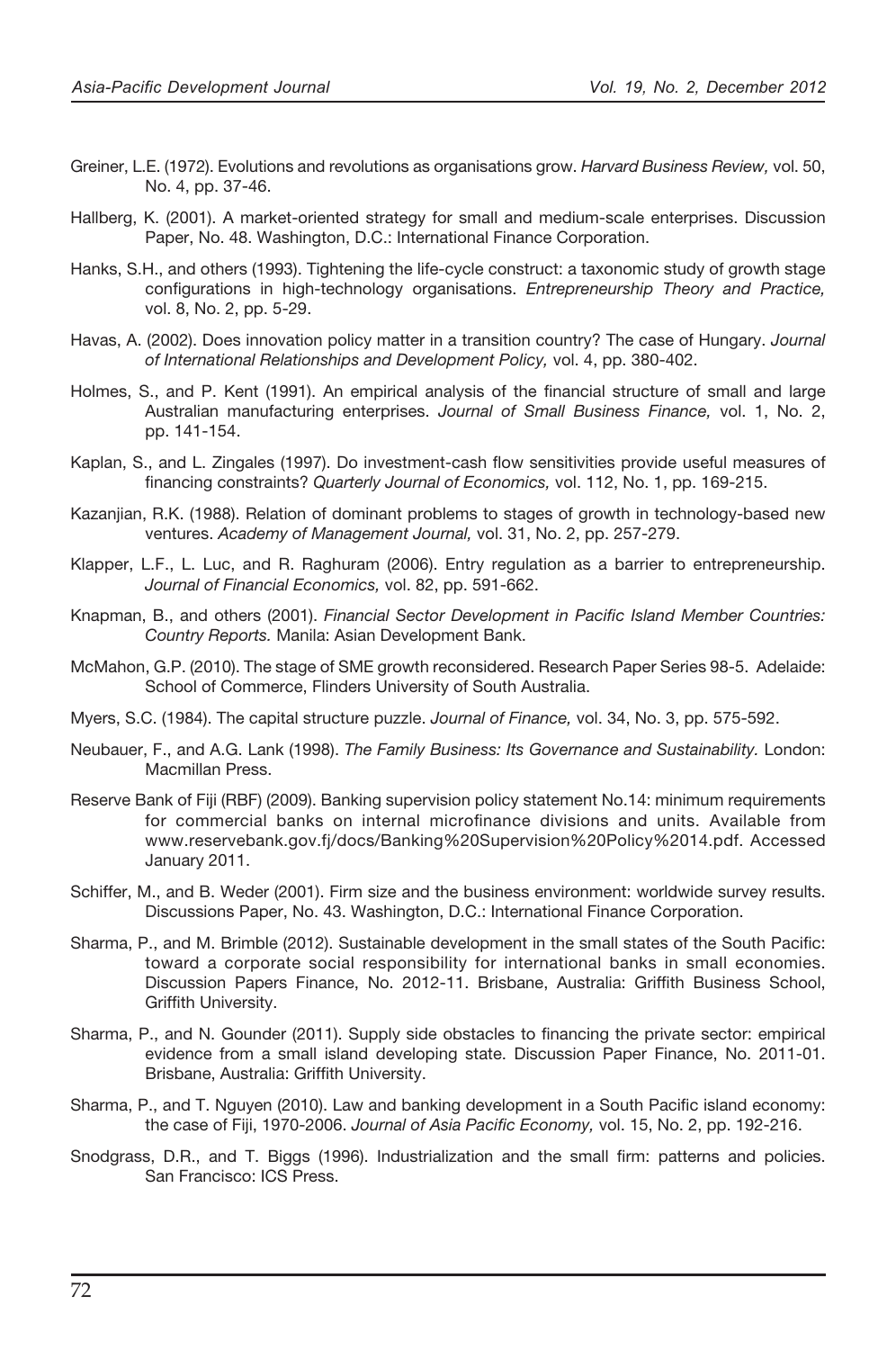- United Nations Conference on Trade and Development (UNCTAD) (2001). Growing micro-<br>second areal and Development (UNCTAD) (2001). Growing micro-<br>and small and Development (UNCTAD). A conference of the conference of the<br>con enterprises in LDCs: the missing "middle" in LDCs – why small enterprises are not growing. Report of project on National Policies and Measures for Growing Micro and Small Enterprises in LDCs. UNCTAD/ITE/TEB/5. Available from www.unctad.org/templates/Page.asp?intItem ID=1695&lang=1. Accessed September 2011.
- Van Auken, H.E., and L. Neeley (1996). Evidence of bootstrap financing among small start-up firms. *Journal of Entrepreneurial and Small Business Finance,* vol. 5, No. 3, pp. 235-249.

World Bank (2002). *Review of Small Business Activities.* Washington, D.C.

\_\_\_\_\_\_\_\_ (2004). *Review of Small Business Activities.* Washington, D.C.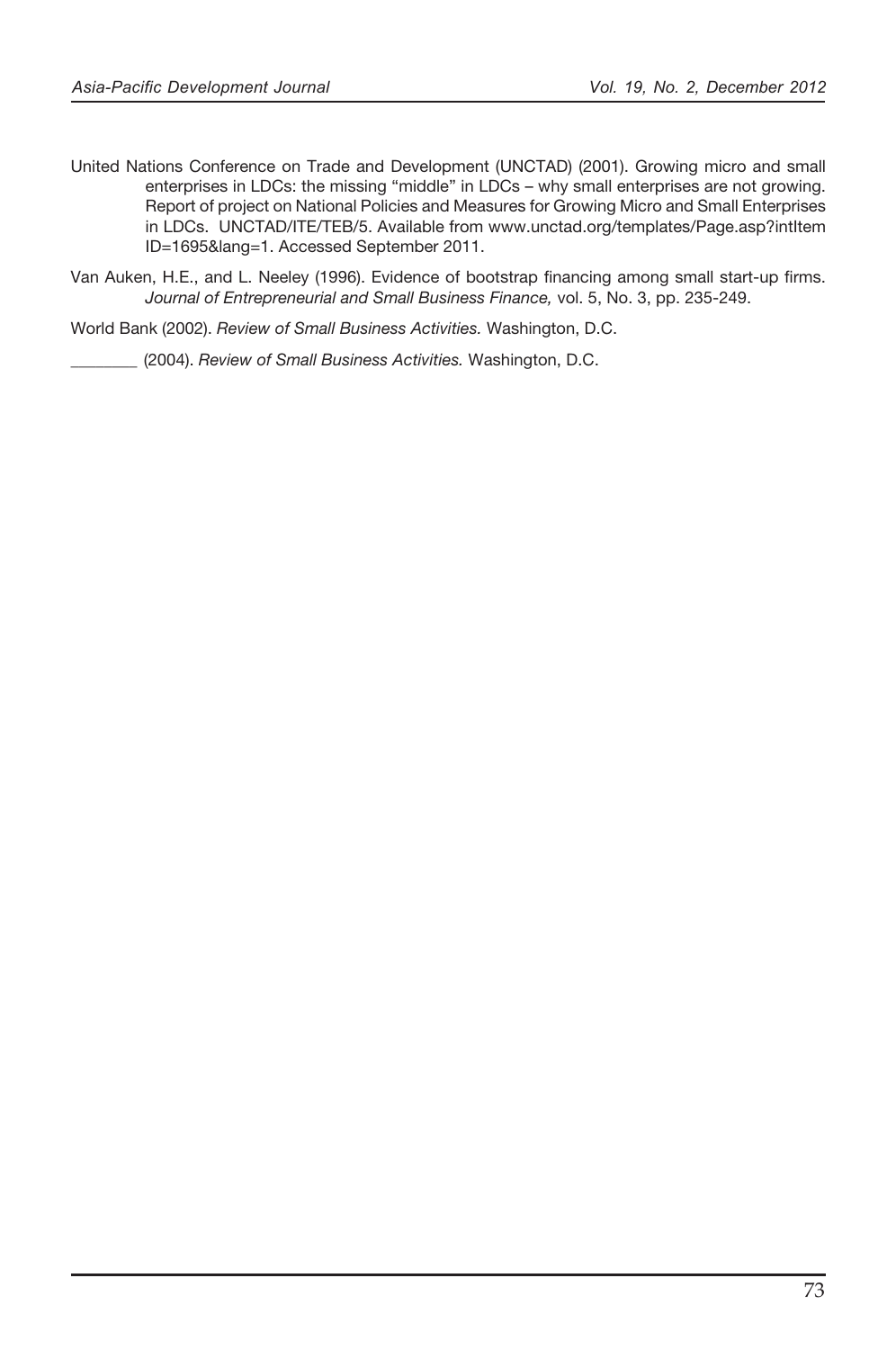### ANNEX

### Table A.1. Pacific island countries

| Country                           | Capital   | Land      | <b>Population</b> | GDP (\$)             | <b>Political status</b>                           |
|-----------------------------------|-----------|-----------|-------------------|----------------------|---------------------------------------------------|
|                                   |           | (sq. km.) | [year]            | [year]               |                                                   |
| American Samoa                    | Pago Pago | 199       | 67 242 [2011]     | 462.2 million [2005] | Dependent territory                               |
| Cook Islands                      | Rarotonga | 236       | 13 200 [2009]     | 206.5 million [2009] | Freely associated state                           |
| Federated States of<br>Micronesia | Pohnpei   | 702       | 110 000 [2010]    | 269.7 million [2009] | Freely associated state                           |
| Fiji                              | Suva      | 18 300    | 900 000 [2010]    | 3.3 billion [2011]   | Independent republic                              |
| French Polynesia                  | Papeete   | 4 0 0 0   | 267 000 [2009]    | 5.6 billion          | An overseas country within<br>the French Republic |
| Guam                              | Agaña     | 544       | 183 286 [2011]    | $\ddotsc$            | Dependent territory                               |
| Kiribati                          | Tarawa    | 811       | 100 000 [2010]    | 163.0 million [2011] | Independent republic                              |
| Nauru                             | Yaren     | 21        | 9 771 [2009]      | 55.0 million [2009]  | Independent republic                              |
| New Caledonia                     | Noumea    | 18 600    | 245 580           | 8.9 billion [2010]   | "Special collectivity"                            |
| Niue                              | Alofi     | 260       | 1 536 [2009]      | 15.8 million [2009]  | Freely associated state                           |
| Northern Mariana Islands          | Saipan    | 464       | 40 050            | 633.4 million [2000] | Dependent territory                               |
| Palau                             | Koror     | 458       | 20 397 [2009]     | 179.6 million [2009] | Freely associated state                           |